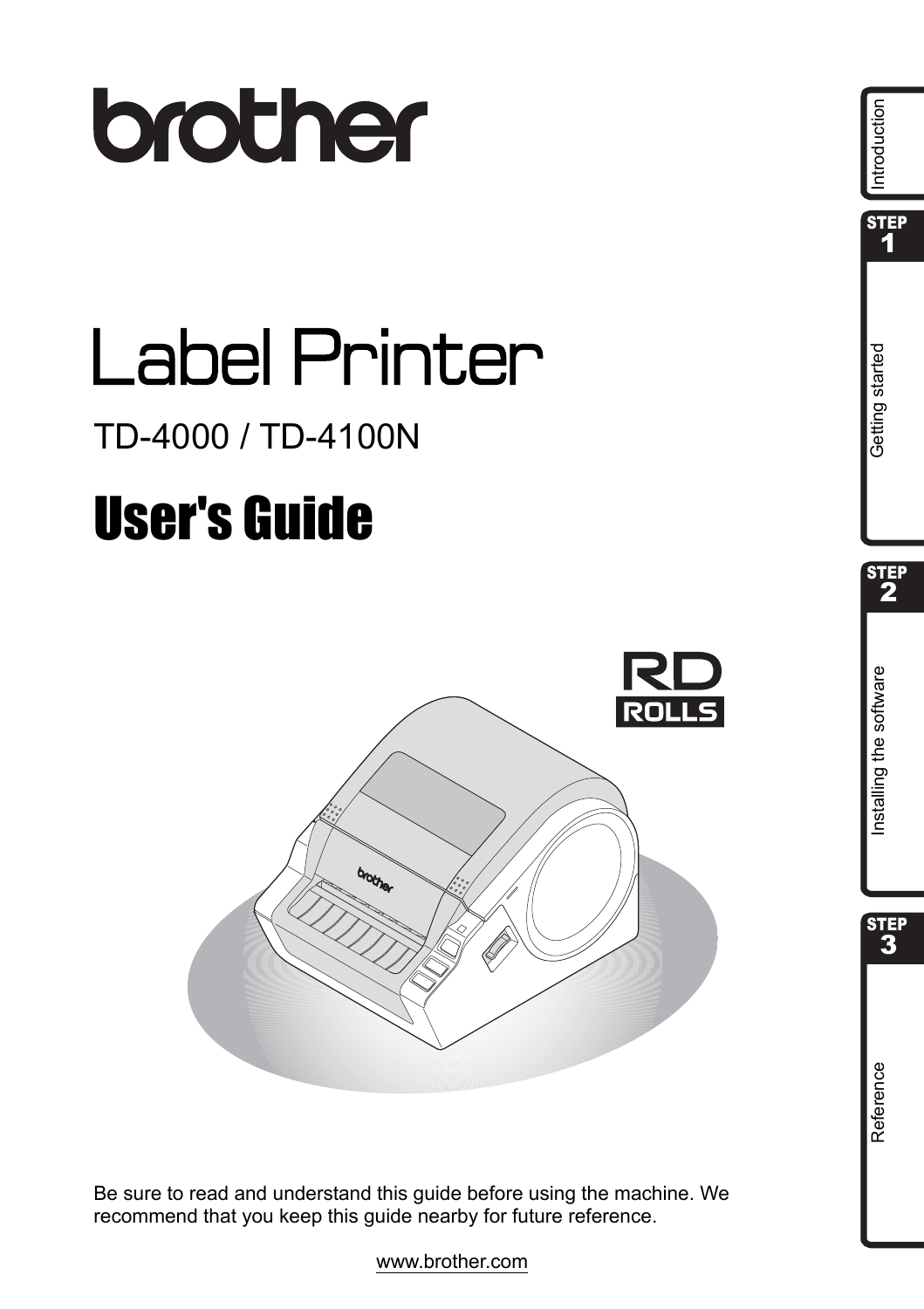Thank you for purchasing the Brother TD-4000/4100N. This guide briefly describes the steps to start using the Brother TD-4000/4100N. See the Software User´s Guide and Network User´s Guide for more details. Those manuals can be found in the Manuals folder of the included CD-ROM.

We strongly recommend that you read this guide carefully before using the Brother TD-4000/4100N, and then keep it nearby for future reference.

#### **For Australia Only:**

Warranty & Repair - For details about warranty on your Brother Product, the details are listed on the following link: **[www.brother.com.au](http://brother.com.au)** under Service & Support > Warranty. For warranty service (repair) of your Brother product you will need to retain a copy of your sales docket and contact the Support Centre for location of the nearest Authorised Warranty Centre (AWC).

Support - For technical support for your Brother Product other than what you can resolve through the User's Guide, please visit our website or our support website for FAQs/Troubleshooting, Drivers & Software, or contact the Product Support Centre for any technical or customer care/support enquiry.

| Product Support Centre: Australia             |                                                                  |
|-----------------------------------------------|------------------------------------------------------------------|
| Brother International (Aust) Pty Ltd          |                                                                  |
| Phone:                                        | 02 8875 6000                                                     |
| Fax:                                          | 02 9870 7223                                                     |
| Email:                                        | Please visit www.brother.com.au/ServiceSupport/EmailSupport.aspx |
|                                               | and submit a email enquiry.                                      |
| Web Site:                                     | www.brother.com.au                                               |
| Brother support web Site: support.brother.com |                                                                  |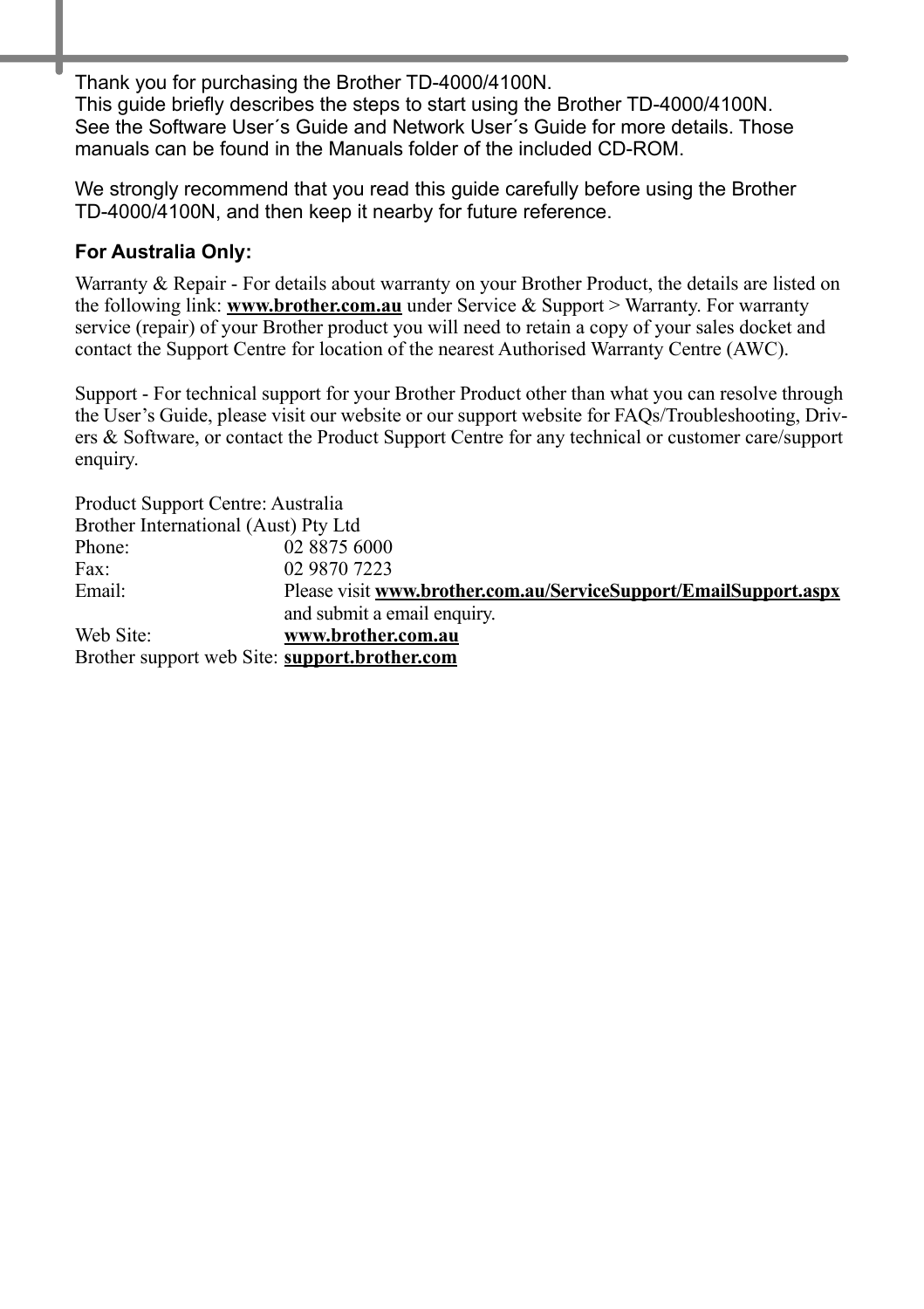# **Contents**

| 1 |                                              |  |
|---|----------------------------------------------|--|
| 2 |                                              |  |
| 3 |                                              |  |
| 4 |                                              |  |
| 5 |                                              |  |
|   |                                              |  |
|   |                                              |  |
|   |                                              |  |
| 6 |                                              |  |
| 7 | Setting the RD Roll ……………………………………………………… 12 |  |
| 8 |                                              |  |
|   |                                              |  |
|   |                                              |  |
| 1 |                                              |  |
| 2 |                                              |  |
| 3 |                                              |  |
|   |                                              |  |
|   |                                              |  |
| 4 |                                              |  |
|   |                                              |  |
|   |                                              |  |
| 1 |                                              |  |
| 2 |                                              |  |
| 3 |                                              |  |
|   |                                              |  |

STEP<br>1

STEP<sub>2</sub>

STEP<br>3

Reference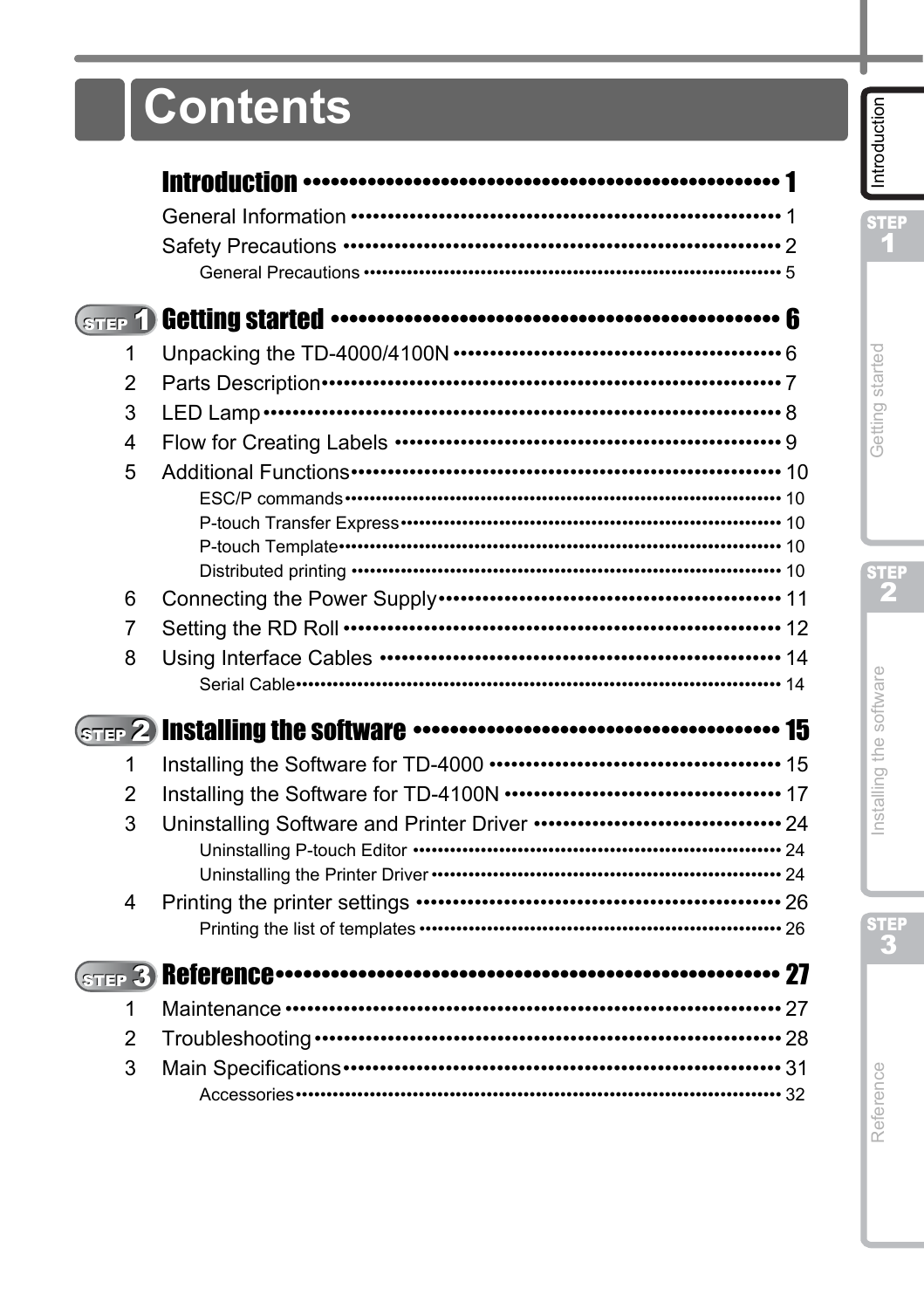# <span id="page-3-2"></span><span id="page-3-1"></span><span id="page-3-0"></span>**General Information**

## **Compilation and Publication Notice**

Under the supervision of Brother Industries Ltd., this guide has been compiled and published, covering the latest product's descriptions and specifications.

The contents of this guide and the specifications of this product are subject to change without notice.

If new versions of the TD-4000/4100N software become available, this manual may not reflect the updated features. Therefore, you may find that the software and the contents in this guide are different.

Brother reserves the right to make changes without notice in the specifications and materials contained herein and shall not be responsible for any damages (including consequential) caused by reliance on the materials presented, including but not limited to typographical and other errors relating to the publication.

The screen images in this guide may differ depending on your OS or printer.

© 2019 Brother Industries Ltd.

### **Trademarks and Copyrights**

Microsoft, Windows Vista, Windows Server and Windows are registered trademarks of Microsoft Corporation, in the United States and/or other countries.

QR Code is registered trademarks of DENSO WAVE INCORPORATED in JAPAN and other countries. QR Code Generating Program Copyright © 2008 DENSO WAVE INCORPORATED. BarStar Pro Encode Library (DataMatrix, MaxiCode, PDF417, RSS) Copyright © 2007 AINIX Corporation. All rights reserved.

The names of other software or products used in this document are trademarks or registered trademarks of the respective companies that developed them.

Each company whose software title is mentioned in this guide has a Software Licence Agreement specific to its proprietary programs.

Any trade names and product names of companies appearing on Brother products, related documents and any other materials are all trademarks or registered trademarks of those respective companies.

## **Symbols Used in this Guide**

The symbols used throughout this guide are as follows:

This symbol shows information or directions that should be followed. If ignored, the result may be injury, damage, or failed operations.



 $\mathbb{R}$  This symbol shows information or directions that can help you better understand and use the machine more efficiently.

## ■Open Source Licensing Remarks

This product includes open-source software.

Please see Open Source Licensing Remarks and Copyright information on the supplied CD-ROM "X:\\License.txt" (where X is your drive letter).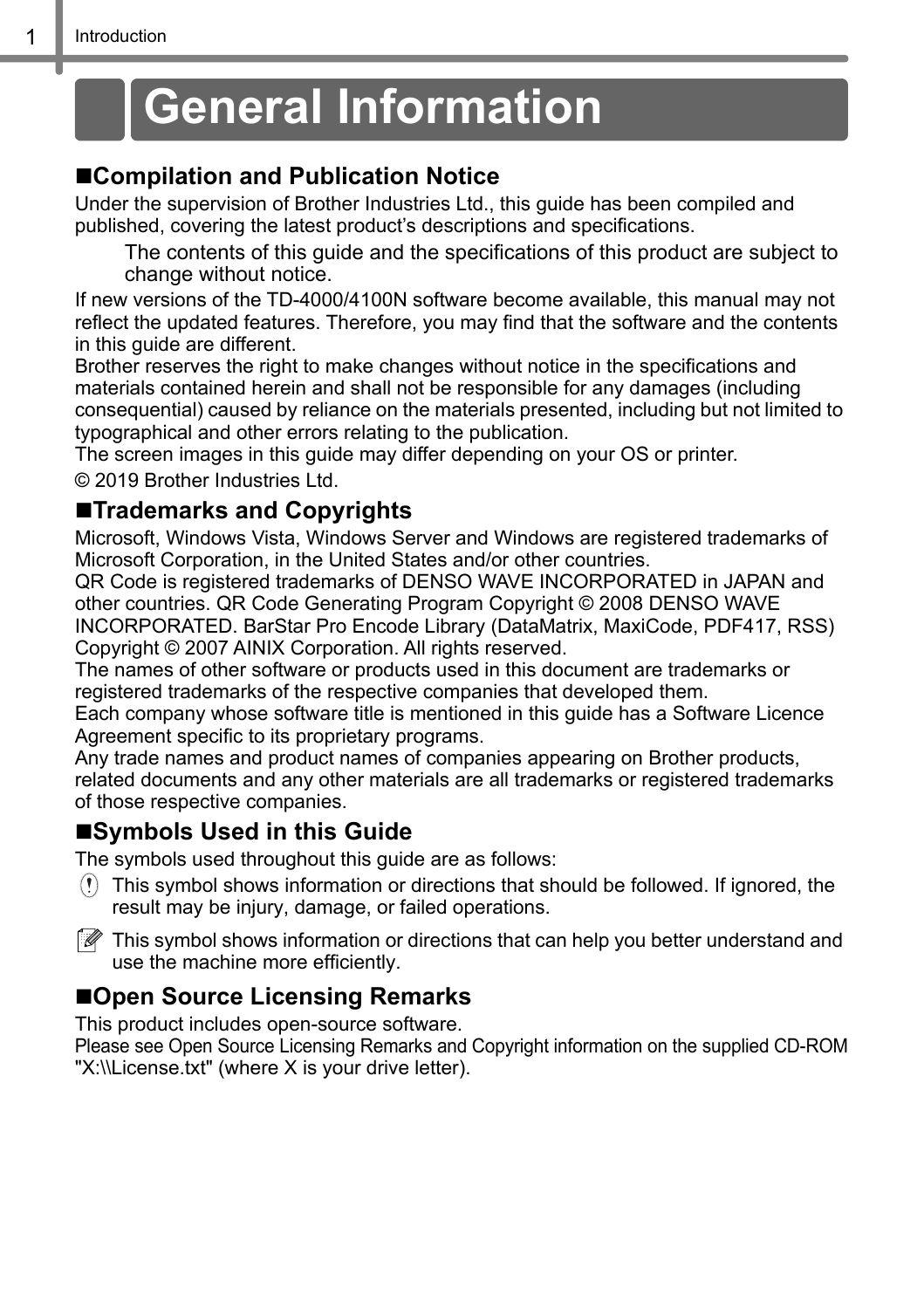**STEP** 1

Introduction

# <span id="page-4-0"></span>**Safety Precautions**

Read and understand all of these instructions and save them for later reference. Follow all warnings and instructions marked on the product.

|                     | <b>A WARNING</b> Tells you what to do to avoid accidents and the risk of injury.                         |
|---------------------|----------------------------------------------------------------------------------------------------------|
| $\mathbf A$ CAUTION | Tells you about procedures you must follow to avoid minor personal injury or  <br>damage to the printer. |

The safety and precaution symbols in this guide are as follows:

|   | Action NOT allowed to do                                           |             | 10 DO NOT disassemble the product.              |
|---|--------------------------------------------------------------------|-------------|-------------------------------------------------|
| ❀ | DO NOT splash the product with or<br>immerse the product in water. | $\circledS$ | DO NOT touch a given portion of the<br>product. |
|   | Mandatory action                                                   |             | Unplugging                                      |
|   | Alerts to the possibility of electrical<br>shock                   |             |                                                 |

# ■ To use the machine safely

# **AWARNING**

**Follow these guidelines to avoid fire, damage, electric shock, failure or the risk of injury.**

## ■The Machine

- stop using the machine during an electrical storm. There may be a remote risk of electric shock from lightning.
- **In** Do not touch any metal parts near the print head. The print head becomes very hot during use and remains very hot immediately after use. Do not touch it directly with your hands.
- $\bigcirc$  Plastic bags are used in the packaging of your machine. To avoid danger of suffocation, keep these bags away from babies and children.
- Unplug the power cord immediately and stop using the machine if you notice any abnormal odour, heat, discoloration, deformation or anything unusual whilst the machine is in use or storage.
- $\mathbb D$  Do not disassemble the machine. For inspection, adjustment and repair of the machine contact the retail outlet where the machine was purchased or your local authorized service center.
- Unplug the power cord immediately and  $\bigcirc$  To prevent damage, do not drop or hit the machine.
	- $\bigcirc$  Do not hold and lift the machine by the RD Roll compartment cover. The cover could come off and the machine could fall and become damaged.
	- Do not allow the machine to get wet in any way.
	- The electrical outlet should be close to the machine and be easily accessible.
	- **O** Do not touch the cutter. Personal injury could result.
	- $\bigcirc$  Do not hold the machine with only one hand. The machine may slip out of your hand.
	- **A** Never disassemble the machine or allow it to get wet to avoid possible fire or electrical shock.

uogpapoduu ht 1 and papers buinsed and ht 2 and always automobility of the computation of the computation of th

STEP 2

Getting started

STEP

Reference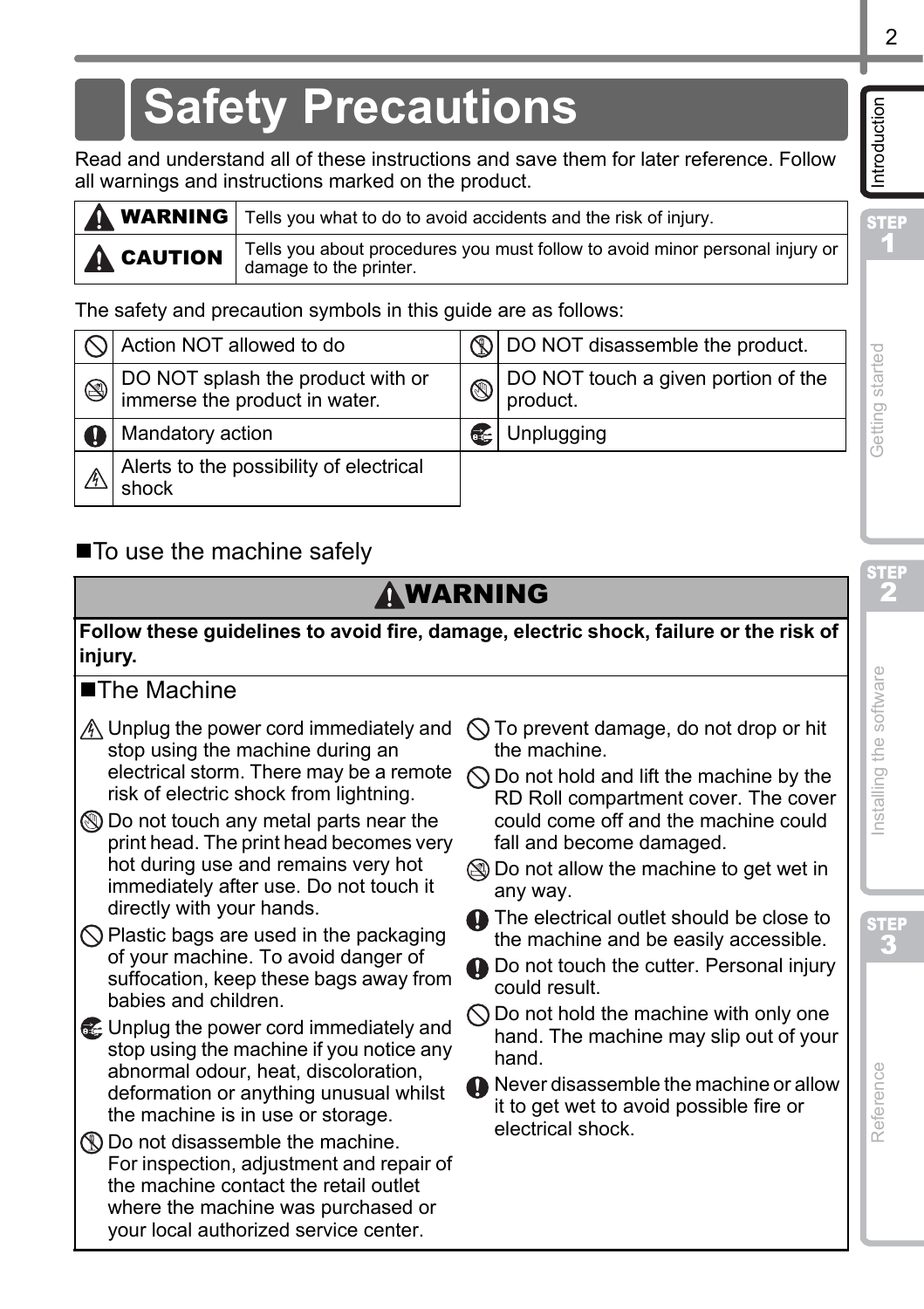|                                                                                                                                                                                                                                                                                                                                                                                                                                                                           | AWARNING                                                                                                                                                                                                                                                                                                                                                                                                                                      |
|---------------------------------------------------------------------------------------------------------------------------------------------------------------------------------------------------------------------------------------------------------------------------------------------------------------------------------------------------------------------------------------------------------------------------------------------------------------------------|-----------------------------------------------------------------------------------------------------------------------------------------------------------------------------------------------------------------------------------------------------------------------------------------------------------------------------------------------------------------------------------------------------------------------------------------------|
| 1 Do not use paint thinner, benzene,<br>alcohol or any other organic solvents to<br>clean the machine. Doing so may cause<br>damage to the surface finish. Use a soft,<br>dry cloth to clean the machine.                                                                                                                                                                                                                                                                 | 4 Do not put any heavy objects or objects<br>containing water on top of the machine.<br>If water or any foreign object enters the<br>machine, unplug the power cord and<br>contact the retail outlet where the<br>machine was purchased or your local<br>authorized service center. If you<br>continue to use the machine with water<br>or a foreign object in the machine, the<br>machine may be damaged or personal<br>injury could result. |
| injury.                                                                                                                                                                                                                                                                                                                                                                                                                                                                   | Follow these guidelines to avoid fire, damage, electric shock, failure or the risk of                                                                                                                                                                                                                                                                                                                                                         |
| ■Power Cord                                                                                                                                                                                                                                                                                                                                                                                                                                                               |                                                                                                                                                                                                                                                                                                                                                                                                                                               |
| $\bigcirc$ Use only the authorized power source<br>(AC 220-240V) for the machine.<br><b>Q</b> Use only the power cord included with<br>the machine.<br><b>IO</b> Do not touch the power cord or power<br>plug with wet hands.<br>$\bigcirc$ Do not overload the electrical outlet<br>sockets with too many appliances or<br>plug the power cord into a damaged<br>electrical outlet.<br>$\bigcirc$ Do not cut, damage, alter or place heavy<br>objects on the power cord. | $\bigcirc$ Do not use the power cord if it is<br>damaged.<br>A Make sure that the plug is fully inserted<br>in the power outlet. Do not use an outlet<br>that is loose.<br>Always hold the power cord when<br>unplugging the power cord from or<br>plugging it into electrical outlet. Do not<br>pull on the power cord. The wire in the<br>electrical cord may become damaged.                                                               |
|                                                                                                                                                                                                                                                                                                                                                                                                                                                                           | ACAUTION                                                                                                                                                                                                                                                                                                                                                                                                                                      |
| Follow these guidelines to avoid minor personal injury and damage to the<br>machine.                                                                                                                                                                                                                                                                                                                                                                                      |                                                                                                                                                                                                                                                                                                                                                                                                                                               |
| ■The Machine                                                                                                                                                                                                                                                                                                                                                                                                                                                              |                                                                                                                                                                                                                                                                                                                                                                                                                                               |
| areas. Doing so could cause the machine to malfunction.                                                                                                                                                                                                                                                                                                                                                                                                                   | 4 Do not expose the machine to direct sunlight or near heaters or other hot appliances,<br>in any area exposed to extremely high or low temperatures, high humidity or dusty                                                                                                                                                                                                                                                                  |
| ■Power Cord                                                                                                                                                                                                                                                                                                                                                                                                                                                               |                                                                                                                                                                                                                                                                                                                                                                                                                                               |
| <b>E</b> If the machine will not be used for an extended period, remove the power cord from<br>the electrical outlet.                                                                                                                                                                                                                                                                                                                                                     |                                                                                                                                                                                                                                                                                                                                                                                                                                               |
| ■Cutter                                                                                                                                                                                                                                                                                                                                                                                                                                                                   |                                                                                                                                                                                                                                                                                                                                                                                                                                               |
| ◯ Do not touch the blade of the cutter.<br>$\bigcirc$ Do not open the RD Roll compartment cover when the cutter is operating.                                                                                                                                                                                                                                                                                                                                             |                                                                                                                                                                                                                                                                                                                                                                                                                                               |
| ■Installation/Storage                                                                                                                                                                                                                                                                                                                                                                                                                                                     |                                                                                                                                                                                                                                                                                                                                                                                                                                               |
| <b>O</b> Place the machine on a flat, stable<br>surface such as a desk.                                                                                                                                                                                                                                                                                                                                                                                                   | $\bigcirc$ Do not place any heavy objects on top of<br>the machine.                                                                                                                                                                                                                                                                                                                                                                           |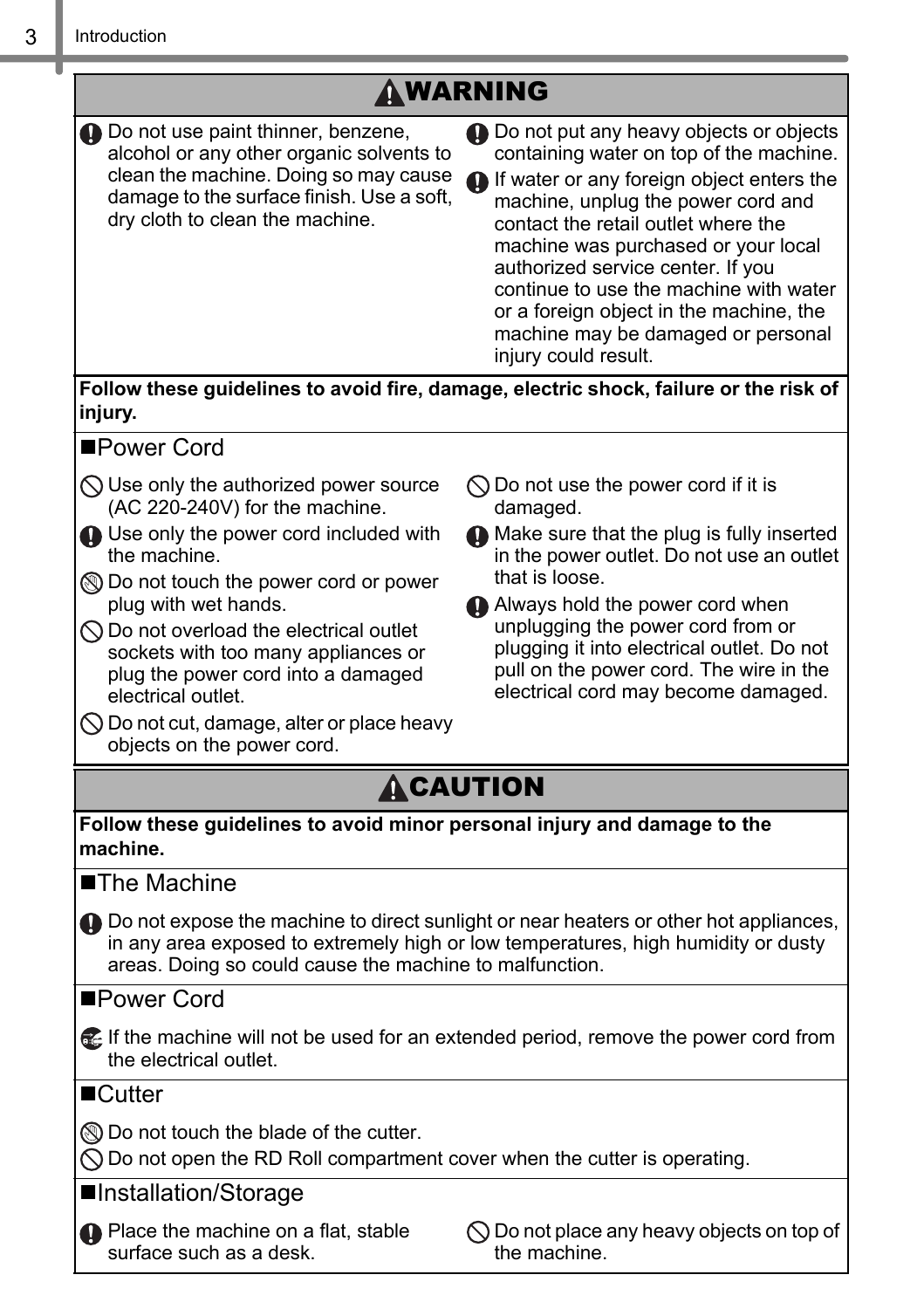# **ACAUTION**

## RD Roll

Be careful not to drop the RD Roll.

**A** RD Rolls use thermal paper. Both the label and print will fade with sunlight and heat. Do not use RD Rolls for outdoor use that requires durability.

Depending on the area, material, and environmental conditions, the label may unpeel or become irremovable, the colour of the label may change or be transferred to other objects. Before applying the label, check the environmental condition and the material. Test the label by affixing a small piece of it to an inconspicuous area of the intended surface.



STEP 1

Introduction

STEP 2

Getting started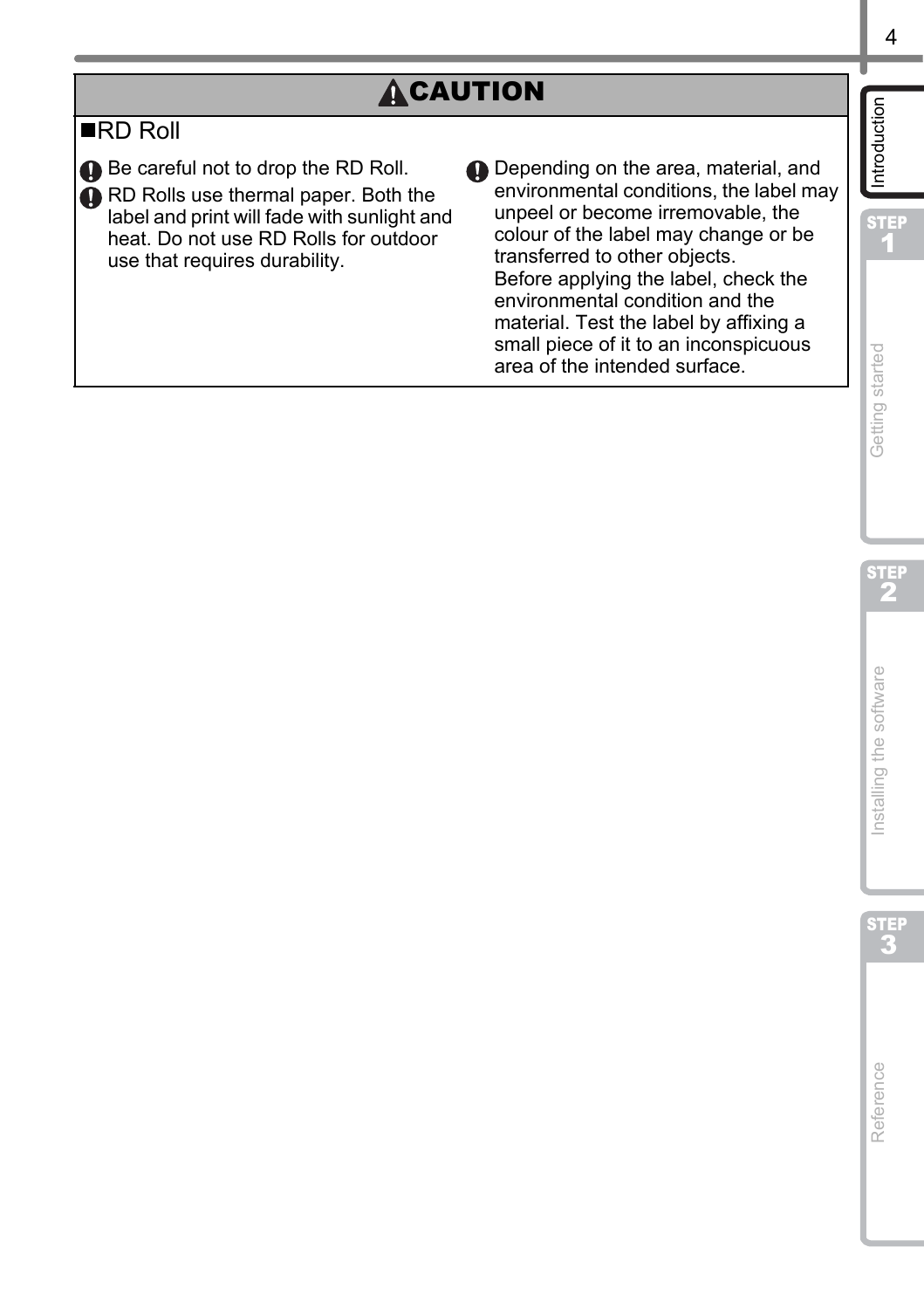# <span id="page-7-0"></span>**General Precautions**

#### ■The Machine

- The machine is a precision machine. Do not drop or hit the machine.
- Do not lift the machine by the RD Roll compartment cover. The cover could come off and the machine could fall and become damaged.
- The machine may malfunction if left near a television, radio, etc. Do not use the machine near any machine that can cause electromagnetic interference.
- Do not insert any objects into or block the label output slot, USB port, Serial port or LAN port.
- Use only the interface cable (USB cable) included with the machine.
- Do not attempt to print labels while the RD Roll compartment cover is open.

#### ■Power Cord

• This product must be installed near an electrical socket that is easily accessible. In case of emergencies, you must disconnect the power cord from the electrical socket to shut off power completely.

## ■RD Roll

- Use only genuine Brother accessories and supplies (with **RD** mark).
- If the label is attached to a wet, dirty, or oily surface, it may peel off easily. Before applying the label, clean the surface to which the label will be applied.
- RD Roll uses thermal paper so that ultraviolet rays, wind, and rain may cause the colour of the label to fade and the ends of the label to peel off.
- Do not expose the RD Rolls to direct sunlight, high temperatures, high humidity, or dust. Store in a cool, dark place. Use the RD Rolls soon after opening the package.
- Scratching the printed surface of the label with your finger nails or metal objects, or touching the printed surface with hands dampened by water, sweat, or medicated cream, etc., can cause the colour to change or fade.
- Do not apply labels to any persons, animals, or plants. In addition, never apply labels to public or private property without permission.
- The last label in an RD Roll may not be printed correctly. For this reason, the roll contains more labels than that indicated on the package.
- When a label is removed after being applied to a surface, a portion of the label may remain.
- Some RD Rolls use permanent adhesive for their labels. These labels cannot be easily peeled off once attached.
- If the roll becomes unraveled, tighten the RD roll and realign both sides to restore the RD roll to its original form before installing into the printer.

## ■CD-ROM and Software

- Be careful not to scratch the CD-ROM. Do not place the CD-ROM in any location exposed to high or low temperatures.
- Do not place heavy objects on the CD-ROM or bend it.
- The software on the CD-ROM is intended for use with this machine only. See the Licence on the CD for details. This software may be installed on multiple computers for use in an office, etc.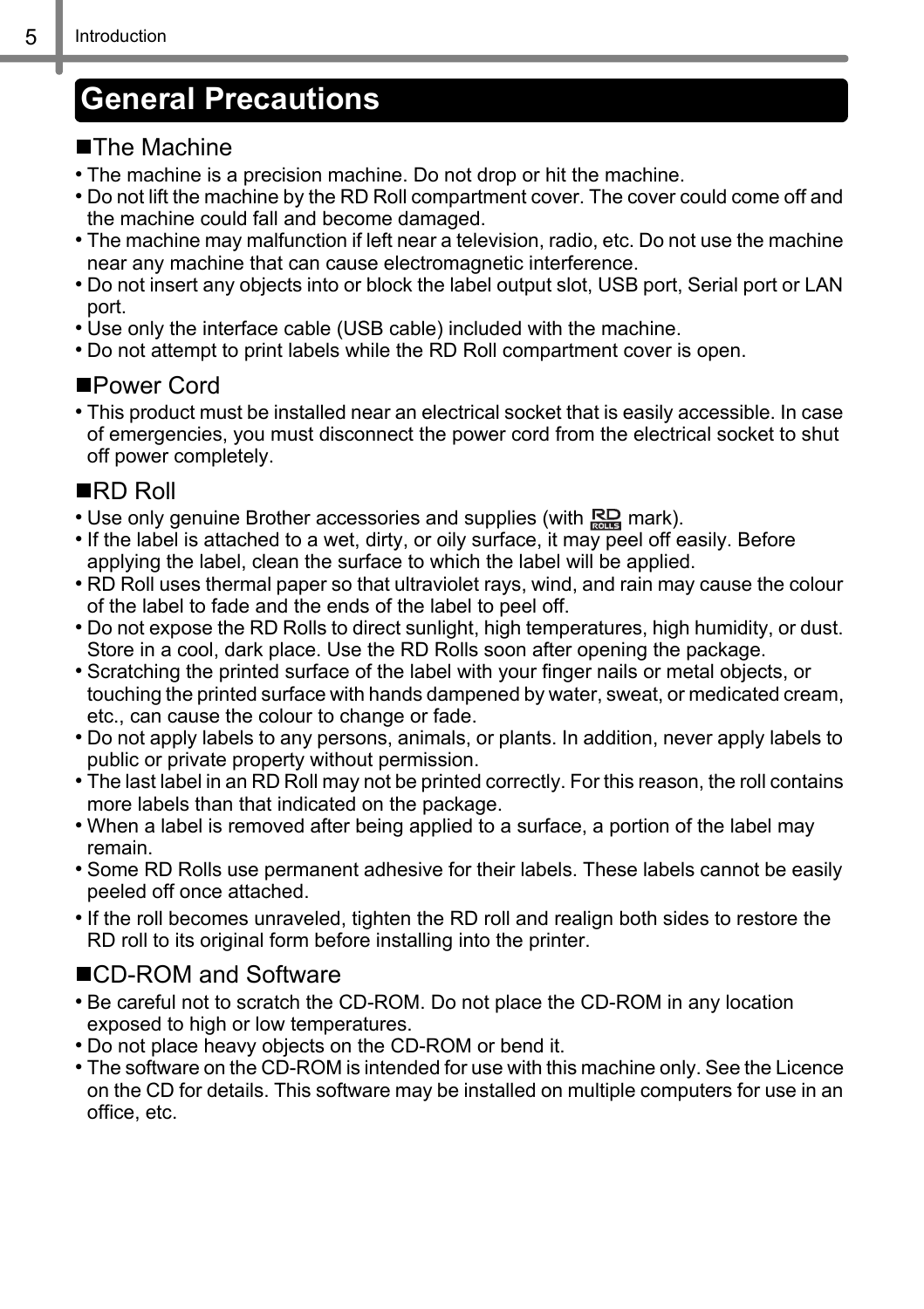# <span id="page-8-2"></span><span id="page-8-1"></span><span id="page-8-0"></span>**1 Unpacking the TD-4000/4100N**

Check that the package contains the following before using the printer. If any item is missing or damaged, contact your Brother dealer.

#### **TD-4000/4100N**



#### **USB cable User's Guide**





#### **CD-ROM**



#### **AC Power cord**



The plug may differ by countries.

### **RD Roll (Starter roll)**



The Brother TD-4000/4100N includes two starter rolls of labels:

- One starter roll of 102 mm Continuous length label 2 m
- One starter roll of 51 mm × 26 mm Die-Cut Labels (60 labels)

**STEP** 1

Introduction

STEP 2

Getting started

**Deters during started in the Construction of the Construction of the Construction Started Started Started Started Started Started Started Started Started Started Started Started Started Started Started Started Started Sta** 

nstalling the software

# [Reference](#page-29-0) International Section of the software international computation of the software International Section of the software International Section of the software international computation of the software international

Reference

STEP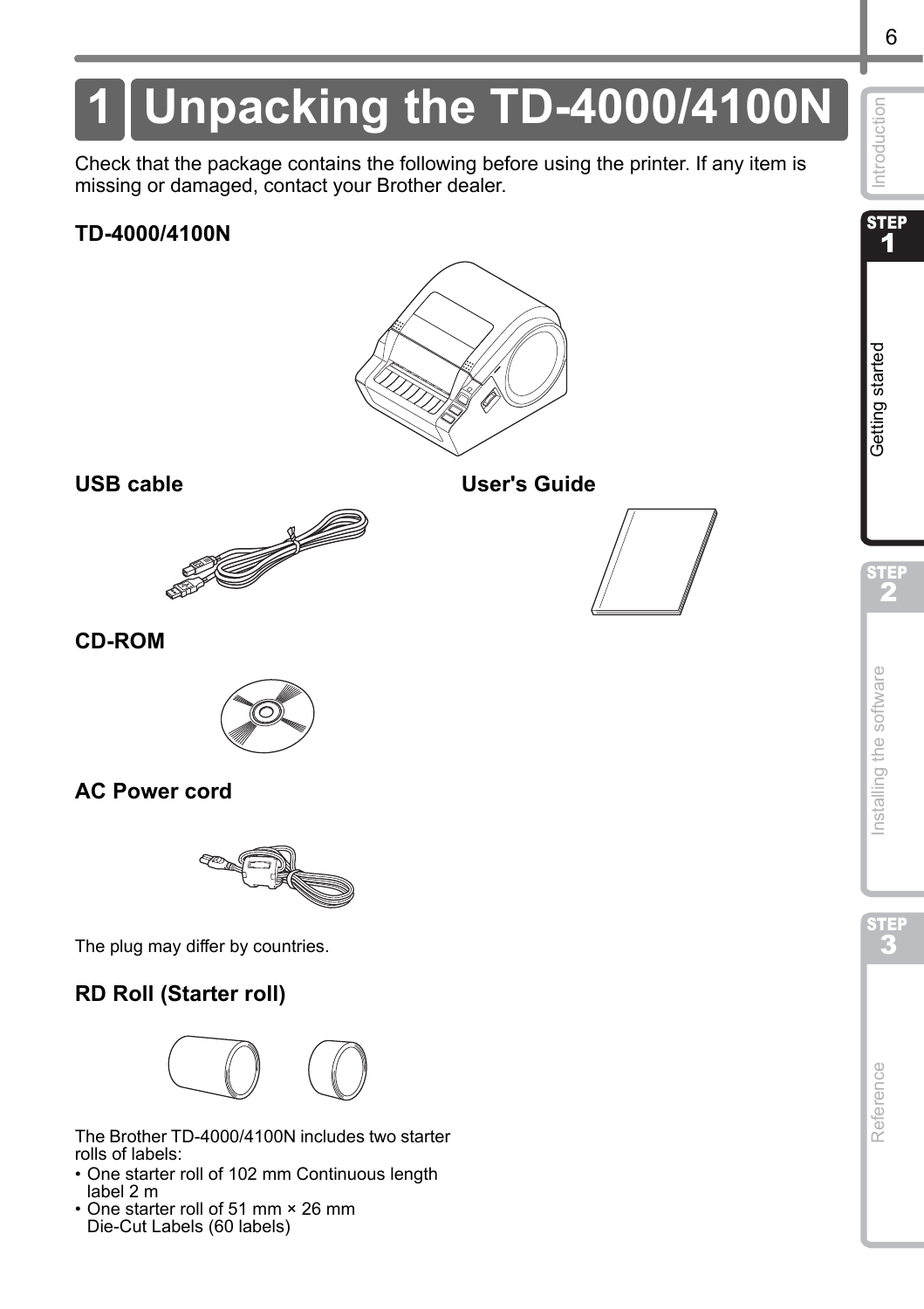# <span id="page-9-0"></span>**2 Parts Description**

## **Front**









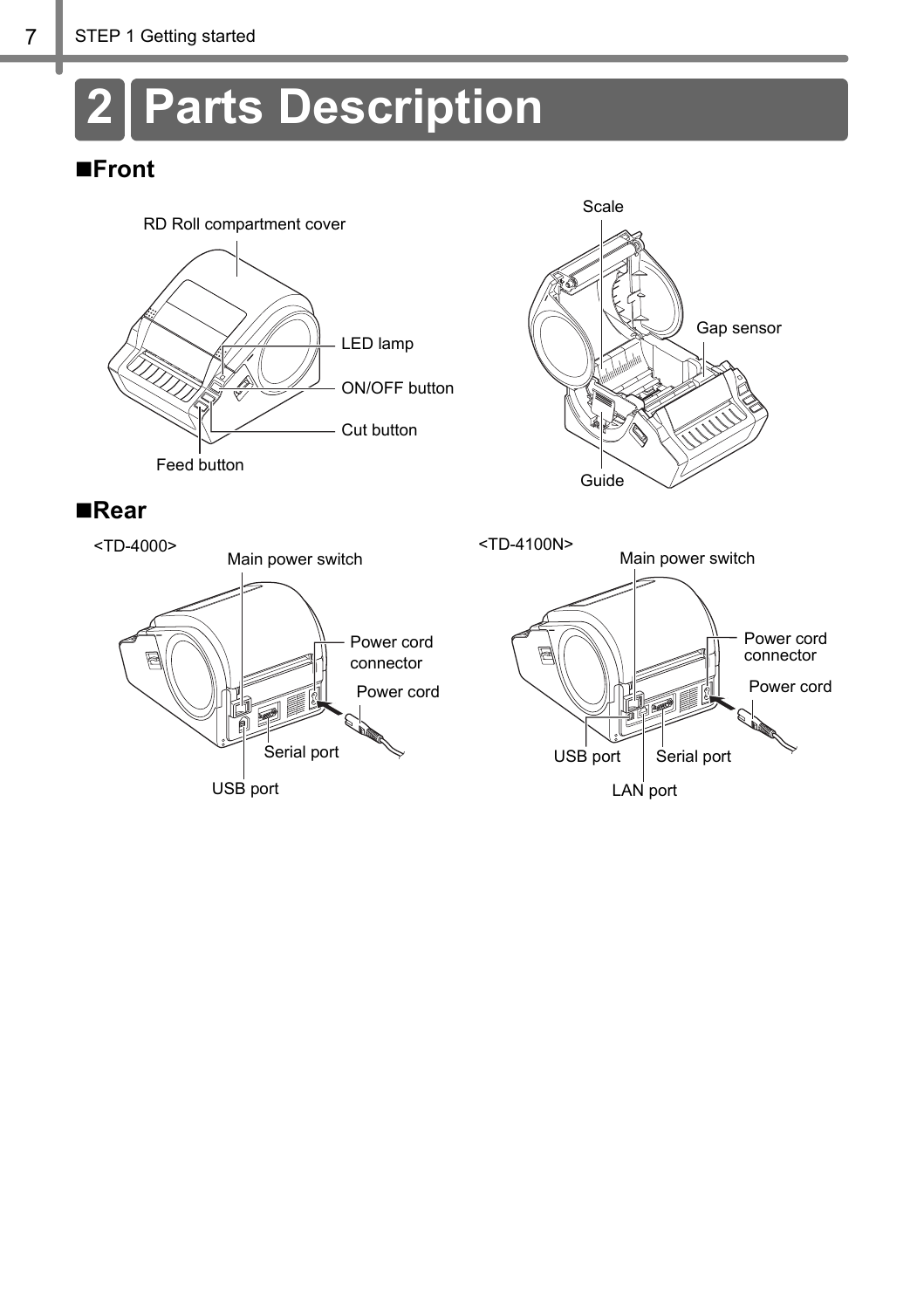# <span id="page-10-0"></span>**3 LED Lamp**

| Lamp                                            | Condition                                                                                                                                             |  |
|-------------------------------------------------|-------------------------------------------------------------------------------------------------------------------------------------------------------|--|
| Not lit<br>$\bigcirc$                           | Power is OFF.                                                                                                                                         |  |
| Green lamp is lit<br>Power is ON.<br>$\bigcirc$ |                                                                                                                                                       |  |
| Green lamp is flashing<br>000000                | Receiving data from PC.                                                                                                                               |  |
| Orange lamp is lit<br>$\bigcirc$                | The RD Roll compartment cover is opened.<br>(Close the RD Roll compartment cover correctly).                                                          |  |
| Orange lamp is flashing<br>O O O O O            | Cooling<br>(Wait for temperature of print head to lower, and printing will<br>continue).                                                              |  |
| Red lamp is lit<br>$\ddot{O}$                   | Firmware upgrade error.<br>(Please retry the firmware upgrade procedure).                                                                             |  |
| Red lamp is flashing<br>O O O O O               | Indicates one of the following errors.<br>• Label sensor error (End of RD Roll or label jam)<br>· Incorrect RD Roll installed<br>• Transmission error |  |
|                                                 |                                                                                                                                                       |  |
|                                                 |                                                                                                                                                       |  |
|                                                 |                                                                                                                                                       |  |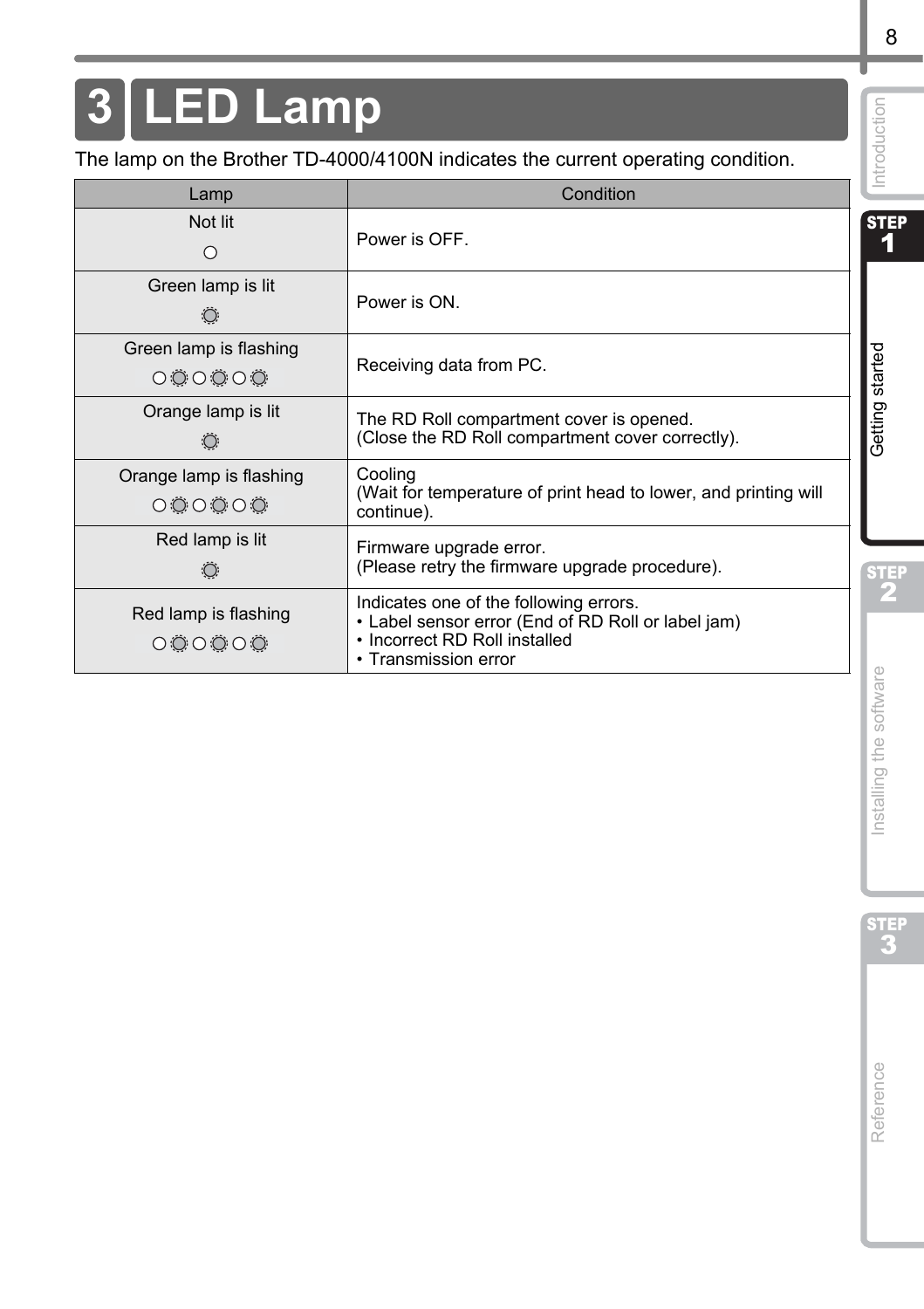<span id="page-11-0"></span>

| 4 Flow for Creating Labels                                                                                                                                                                                                                                                                                       |  |  |
|------------------------------------------------------------------------------------------------------------------------------------------------------------------------------------------------------------------------------------------------------------------------------------------------------------------|--|--|
| Labels can be created by using P-touch Editor. For details, see → the Software User's<br>Guide on the CD-ROM.<br>Follow the procedure described below to prepare for making labels.                                                                                                                              |  |  |
| Connect the machine to the power source.<br>For details, see "Connecting the Power Supply" on page 11.                                                                                                                                                                                                           |  |  |
|                                                                                                                                                                                                                                                                                                                  |  |  |
| Install the software.<br>Install the printer driver to use the TD-4000/4100N as a printer with the PC and<br>install the label design software.<br>For TD-4000, see "Installing the Software for TD-4000" on page 15.<br>For TD-4100N, see "Installing the Software for TD-4100N" on page 17.                    |  |  |
|                                                                                                                                                                                                                                                                                                                  |  |  |
| Specify the paper or label size.<br>The label width and length, and the label spacing can be specified from the printer<br>properties.<br>For details, see the Software User's Guide on the CD-ROM.                                                                                                              |  |  |
|                                                                                                                                                                                                                                                                                                                  |  |  |
| Print labels.<br>• Printing from the P-touch Editor<br>Start the P-touch Editor to create labels.<br>• Printing from other applications<br>Choose [File] - [Print]. (The printing procedure may differ depending on the<br>application being used).<br>For details, see the Software User's Guide on the CD-ROM. |  |  |

**Service State**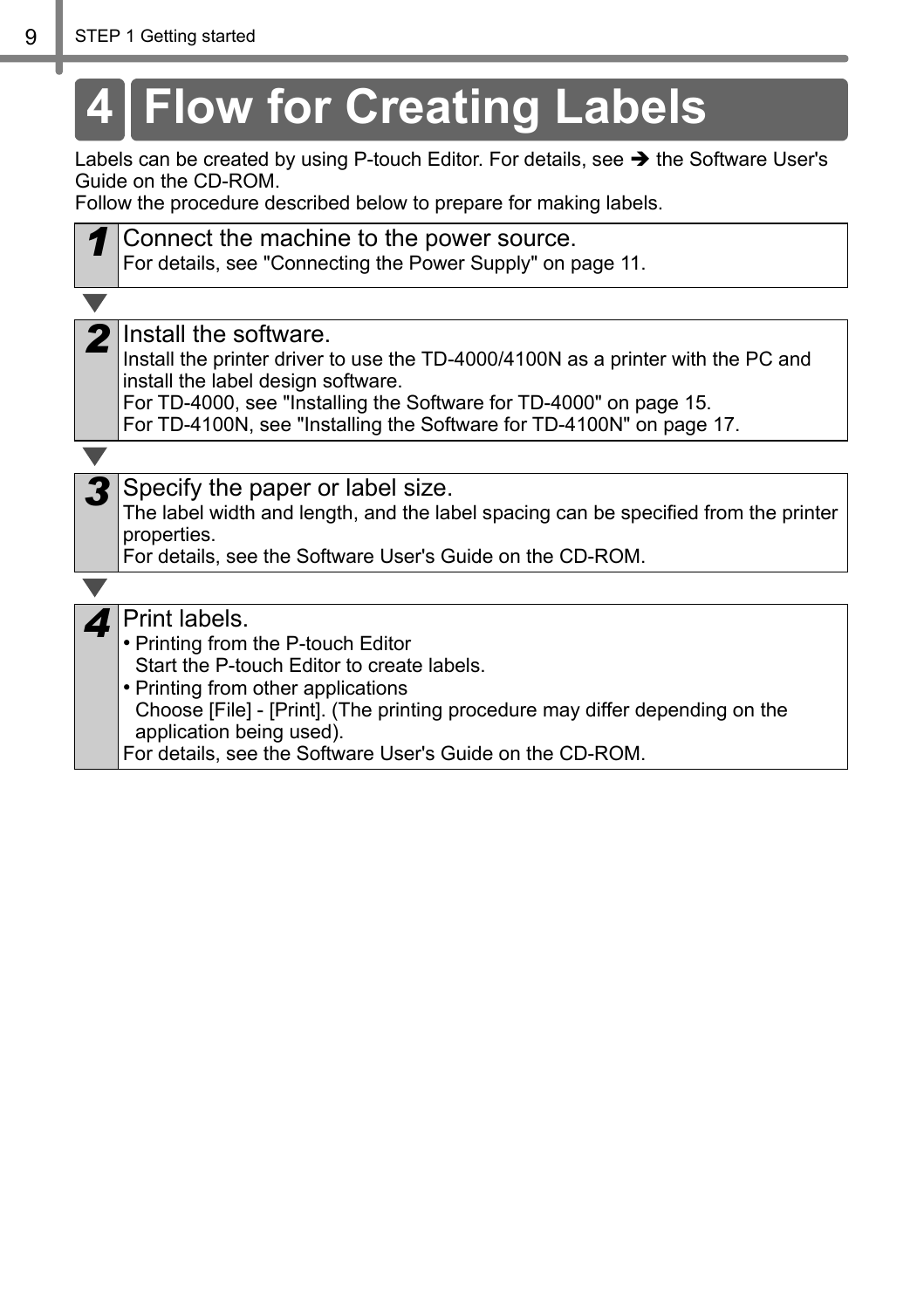# <span id="page-12-0"></span>**5 Additional Functions**

# <span id="page-12-1"></span>**ESC/P commands**

Fonts and several bar codes are embedded within this machine. You can send commands to print embedded characters and barcodes.

Commands available are Brother TD proprietary commands based on ESC/P. The latest command tool can be downloaded from the following website.

[support.brother.com](http://support.brother.com)

Choose your region (eg. Asia Oceania), your country, your model and Downloads for your model.

# <span id="page-12-2"></span>**P-touch Transfer Express**

By using P-touch Transfer Express, label templates can easily be transferred to the TD-4000/4100N via USB.

After the label template has been created by the administrator, it can be distributed to users together with P-touch Transfer Express.

The user can then use P-touch Transfer Express to transfer the label template to the TD-4000/4100N.

For details, see the "Software User's Guide" in the manuals folder of the included CD-ROM.

# <span id="page-12-3"></span>**P-touch Template**

Sending the P-touch Template command to the TD-4000/4100N allows the selection and printing of transferred templates to be controlled from the host devices. The types of host device are as below.

- Scale, Measurement device
- Medical measurement device
- Barcode reader

With a barcode reader connected to the printer, labels and barcodes can easily be printed by scanning barcodes.

The latest command tool can be downloaded from the following website.

[support.brother.com](http://support.brother.com)

Choose your region (eg. Asia Oceania), your country, your model and Downloads for your model.

# <span id="page-12-4"></span>**Distributed printing**

When printing a large number of labels, printing can be distributed among multiple printers. Since printing is performed at the same time, the total printing time can be reduced. For details, see the "Software User's Guide" in the manuals folder on the including CD-ROM.

STE.

STEP

Introduction **STEP** 1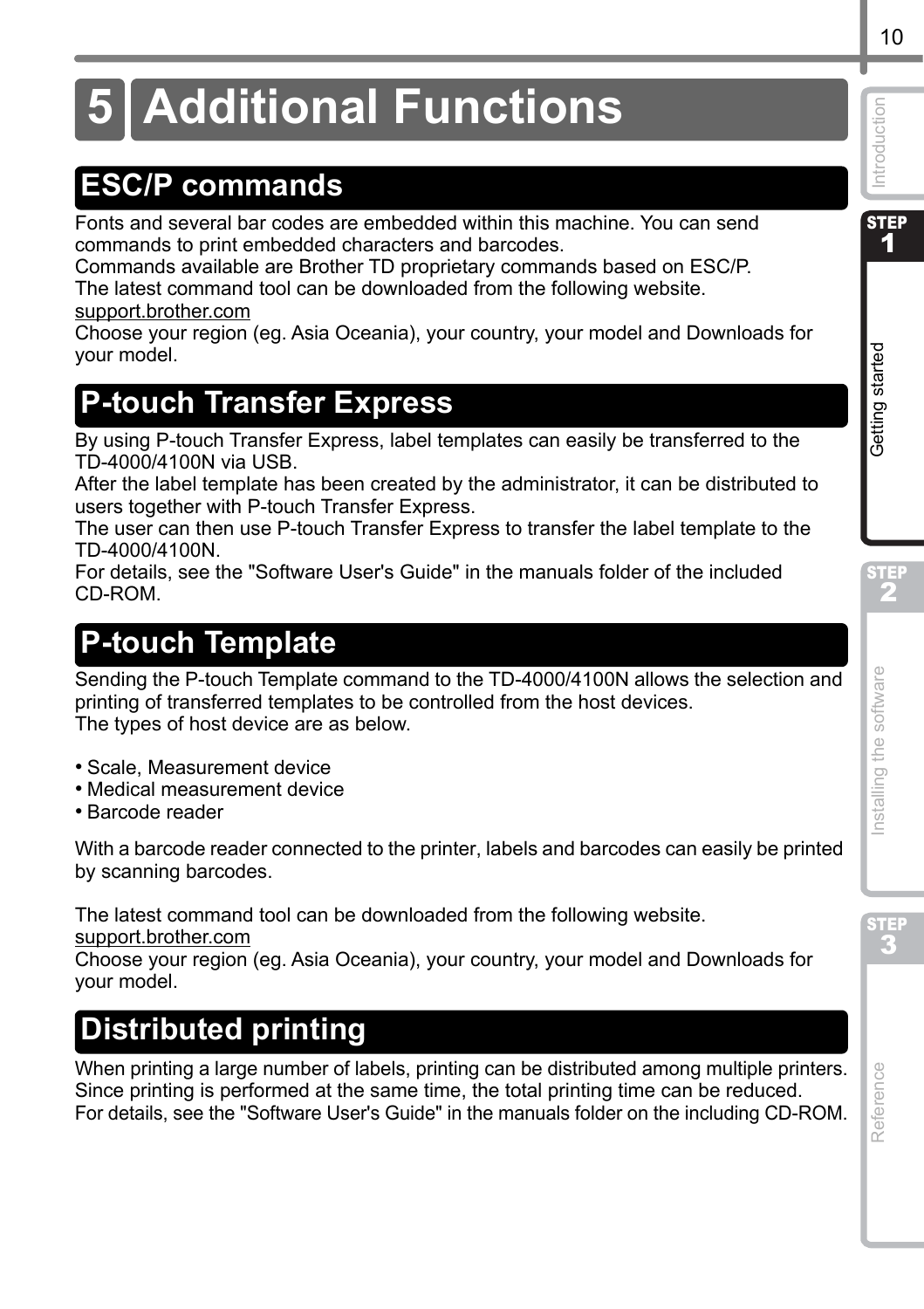<span id="page-13-0"></span>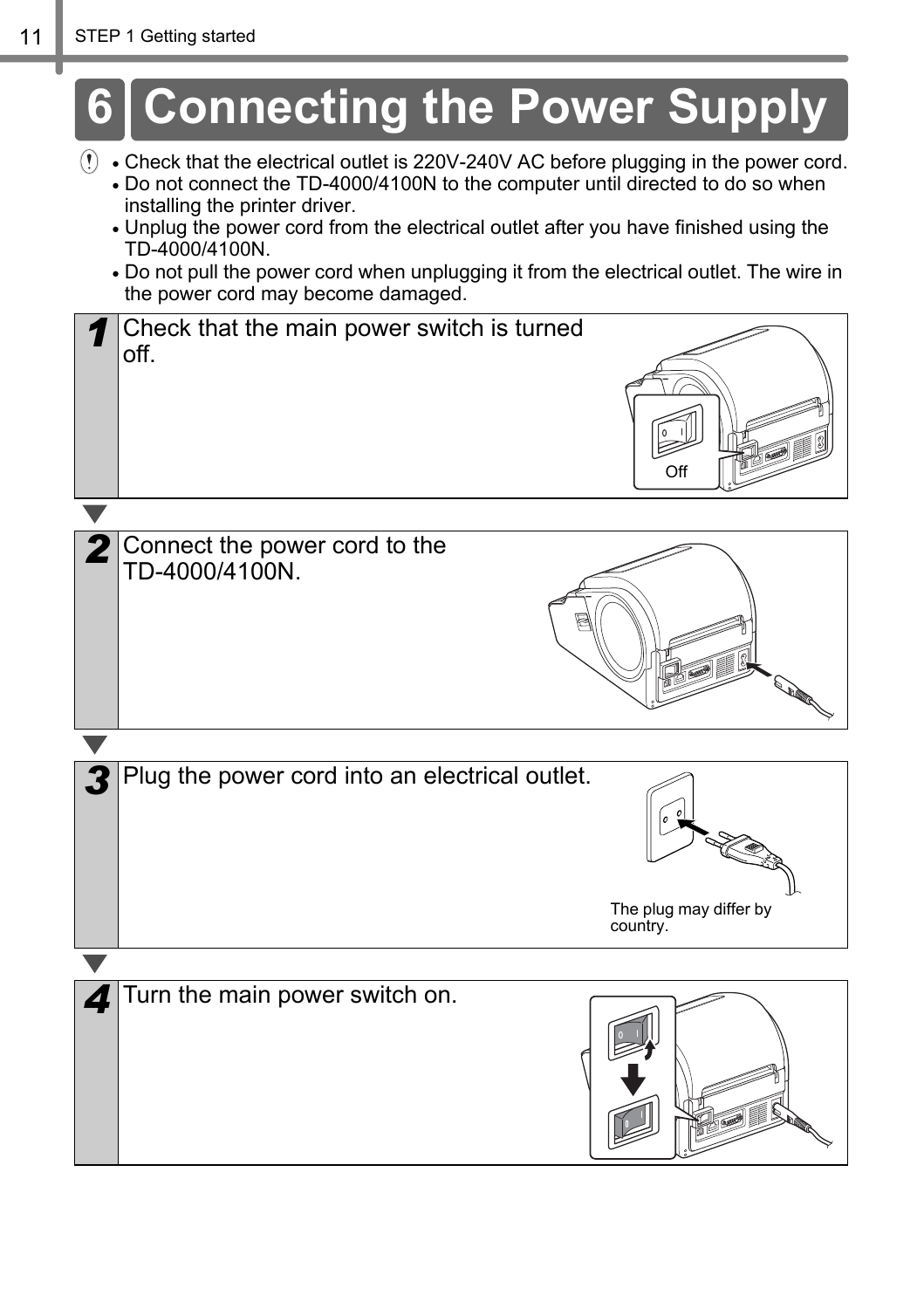<span id="page-14-1"></span><span id="page-14-0"></span>

12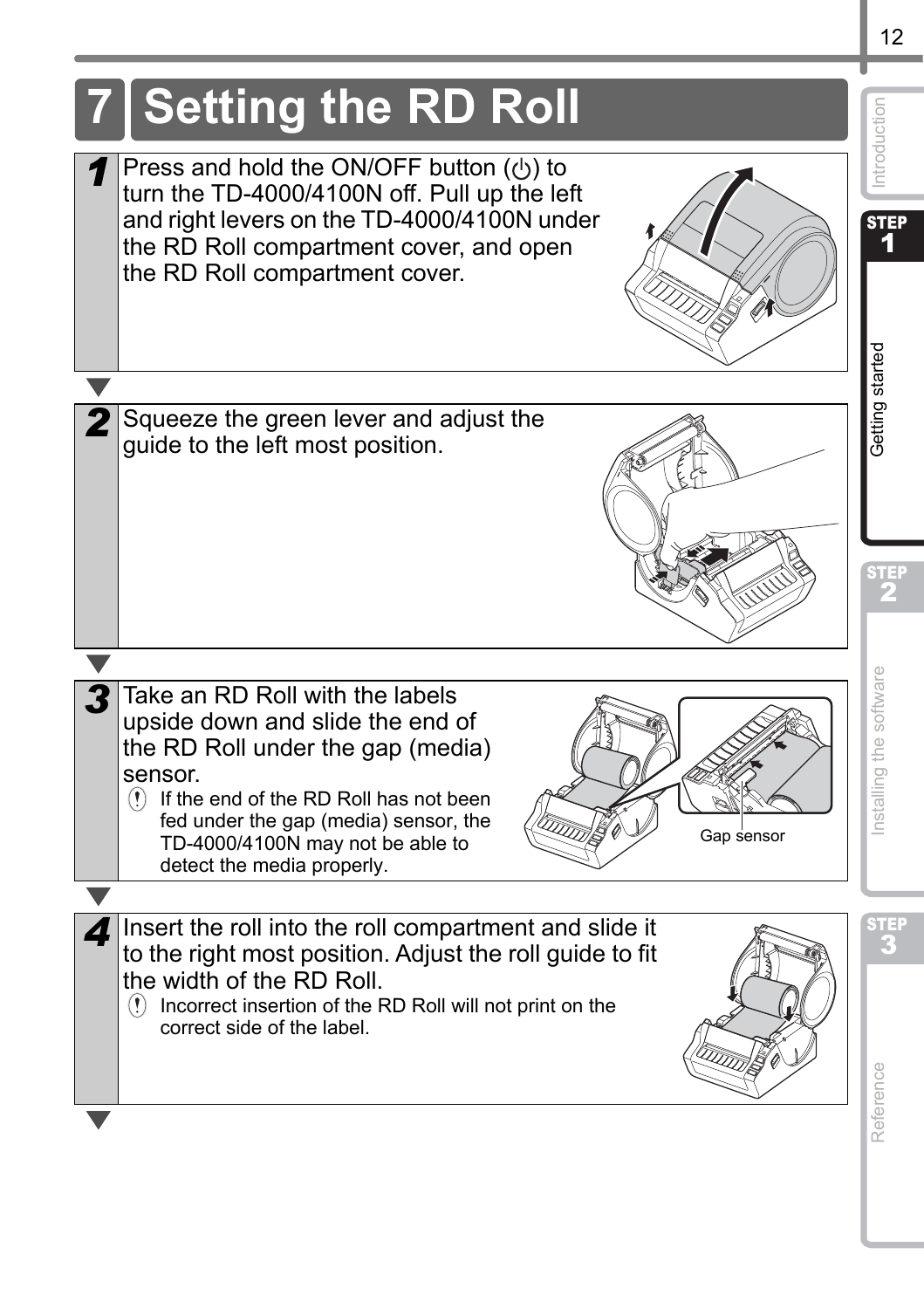

## ■Die-cut label

| $8$ Press the Feed button.                                        |
|-------------------------------------------------------------------|
| The printer will feed the label to the correct starting position. |
| You are now ready to print.                                       |

#### ■Continuous length label

| <b>8</b> Press the Feed button twice and then the Cut button.     |
|-------------------------------------------------------------------|
| The printer will feed the label to the correct starting position. |
| You are now ready to print.                                       |

If the media does not load correctly, trim off some of the media to produce a straight edge and repeat this loading procedure.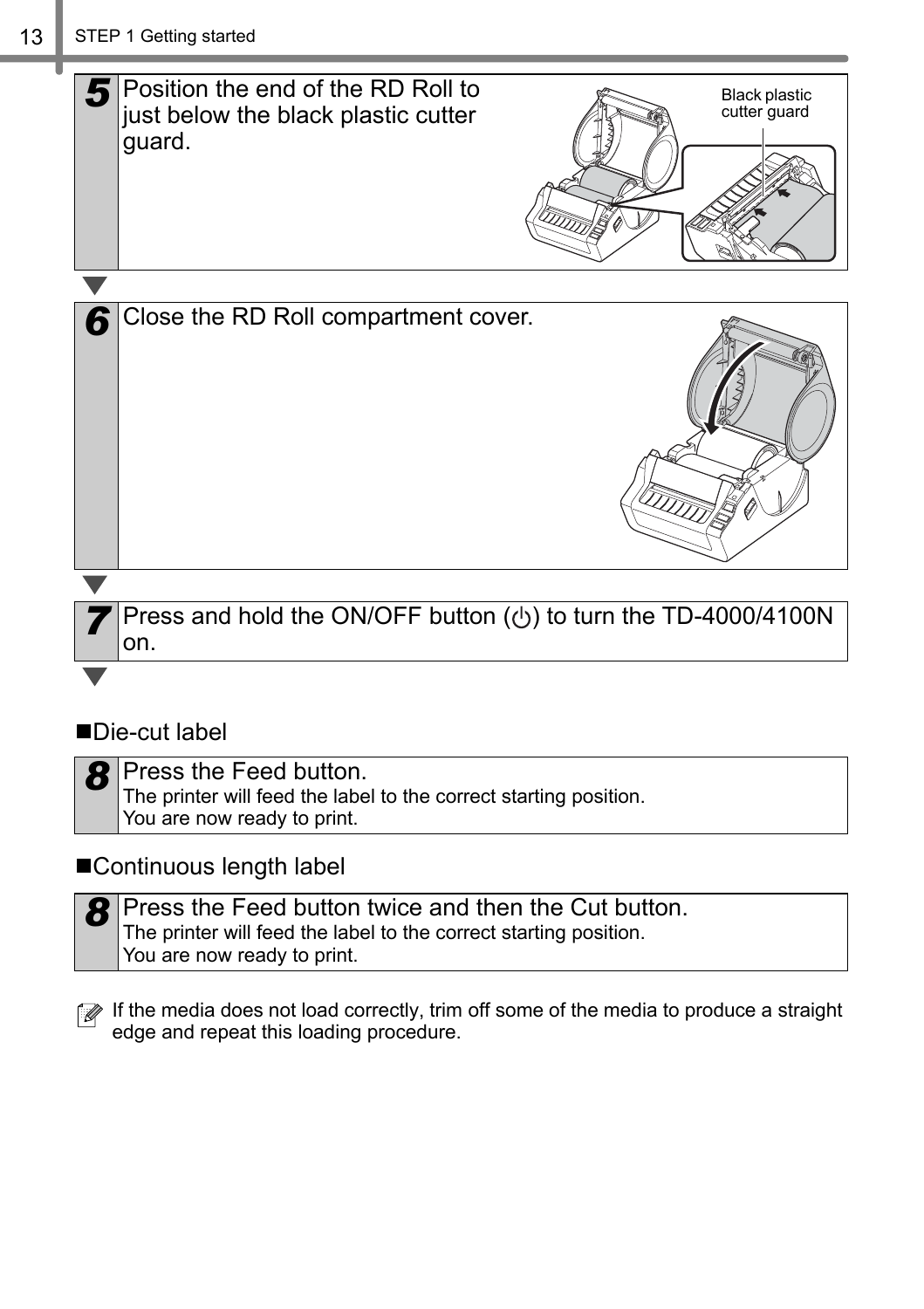# <span id="page-16-0"></span>**8 Using Interface Cables**

RS-232C cable and Network cable are not standard accessories. Use an appropriate cable for the interface.

- USB cable
	- Use the enclosed interface cable.
- RS-232C cable Do not use an interface cable that is longer than 2 metres.

For details, se[e page 14](#page-16-1).

• Network cable (TD-4100N)

Use a straight-through Category 5 (or greater) twisted-pair cable for 10BASE-T or 100BASE-TX Fast Ethernet Networks.

## **Important**

For USB interface, the included USB interface cable should be used to ensure compliance with the limits for EMC (Electromagnetic compatibility).

For serial and network interfaces, a shielded interface cable should be used to ensure compliance with the limits for EMC.

Changes or modifications not expressly approved by Brother Industries, Ltd. may affect the performance and print quality, and damage may not be covered under the limited warranty.

- Caution for LAN connection Connect this product to a LAN connection that is not subjected to overvoltages.
	- Caution for RS-232C connection The RS-232C serial connector part of this equipment is not Limited Power Source.

# <span id="page-16-1"></span>**Serial Cable**

The pin assignments for the serial cable (RS-232C cable) which can be used with this machine are shown in the table below. You can purchase the cable at an electronics store. Do not use an interface cable that is longer than 2 metres. Brother TD side **PC side** PC side PC side PC side PC side PC side PC side PC side PC side PC side PC side PC side PC side PC side PC side PC side PC side PC side PC side PC side PC side PC side PC side PC side PC side PC s

D-sub female, lock screw #4-40 (UNC). (D-Sub9P female)

| Signal<br>Name | Pin<br><b>Number</b> | Pin Assignments | Pin<br>Number  | Signal<br>Name |
|----------------|----------------------|-----------------|----------------|----------------|
| <b>DCD</b>     | 1                    |                 | 1              | <b>DCD</b>     |
| <b>RXD</b>     | $\overline{2}$       |                 | $\overline{2}$ | <b>RXD</b>     |
| <b>TXD</b>     | 3                    |                 | 3              | <b>TXD</b>     |
| <b>DTR</b>     | 4                    |                 | 4              | <b>DTR</b>     |
| <b>GND</b>     | 5                    |                 | 5              | <b>GND</b>     |
| <b>DSR</b>     | 6                    |                 | 6              | <b>DSR</b>     |
| <b>RTS</b>     | 7                    |                 | 7              | <b>RTS</b>     |
| <b>CTS</b>     | 8                    |                 | 8              | <b>CTS</b>     |
| RI             | 9                    |                 | 9              | RI             |

 $(!) \cdot$  It is not possible to connect a RS-232C cable and USB cable to the printer at the same time. • The RS-232C serial connector part of this equipment is not Limited Power Source.

**STEP** 1

Introduction

[Reference](#page-29-0) International Section of the software international computation of the software International Section of the software International Section of the software international computation of the software international **Deters during started in the Construction of the Construction of the Construction Started Started Started Started Started Started Started Started Started Started Started Started Started Started Started Started Started Sta** nstalling the software

STEP

Reference

STEP 2

Getting started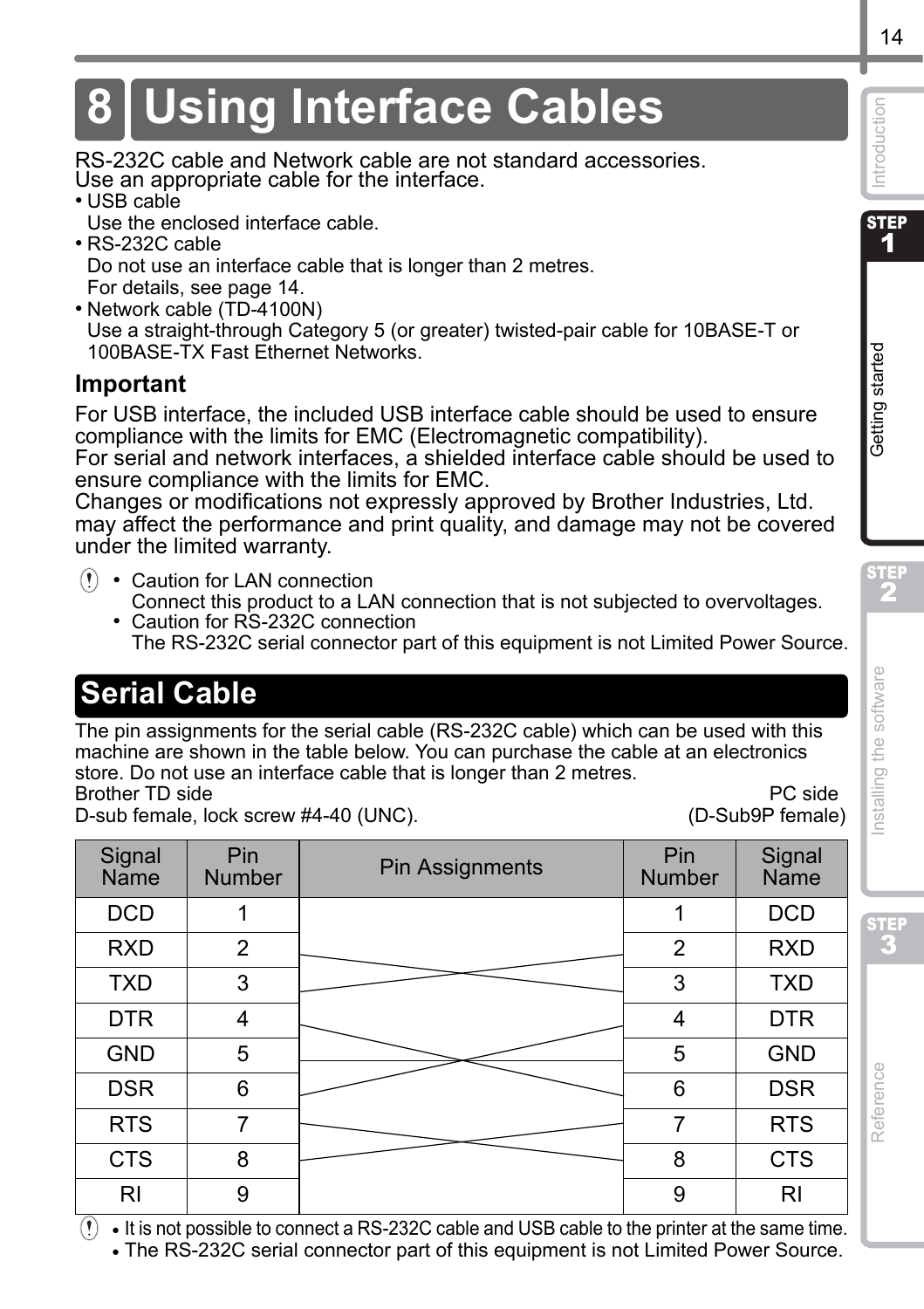# <span id="page-17-3"></span><span id="page-17-2"></span><span id="page-17-1"></span><span id="page-17-0"></span>**1 Installing the Software for TD-4000**

The procedure for installing the software varies depending on the OS of the computer. The installation procedure is subject to change without notice.

Please note: It is important you do not connect the printer to the computer until directed to do so.

This section explains how to install P-touch Editor 5.0, the Printer Driver and the Software User's Guide using the Standard Installation option.

The following is the screenshot for Windows Vista<sup>®</sup> or Windows<sup>®</sup> 7.



Follow the on-screen instructions to complete the Standard Installation.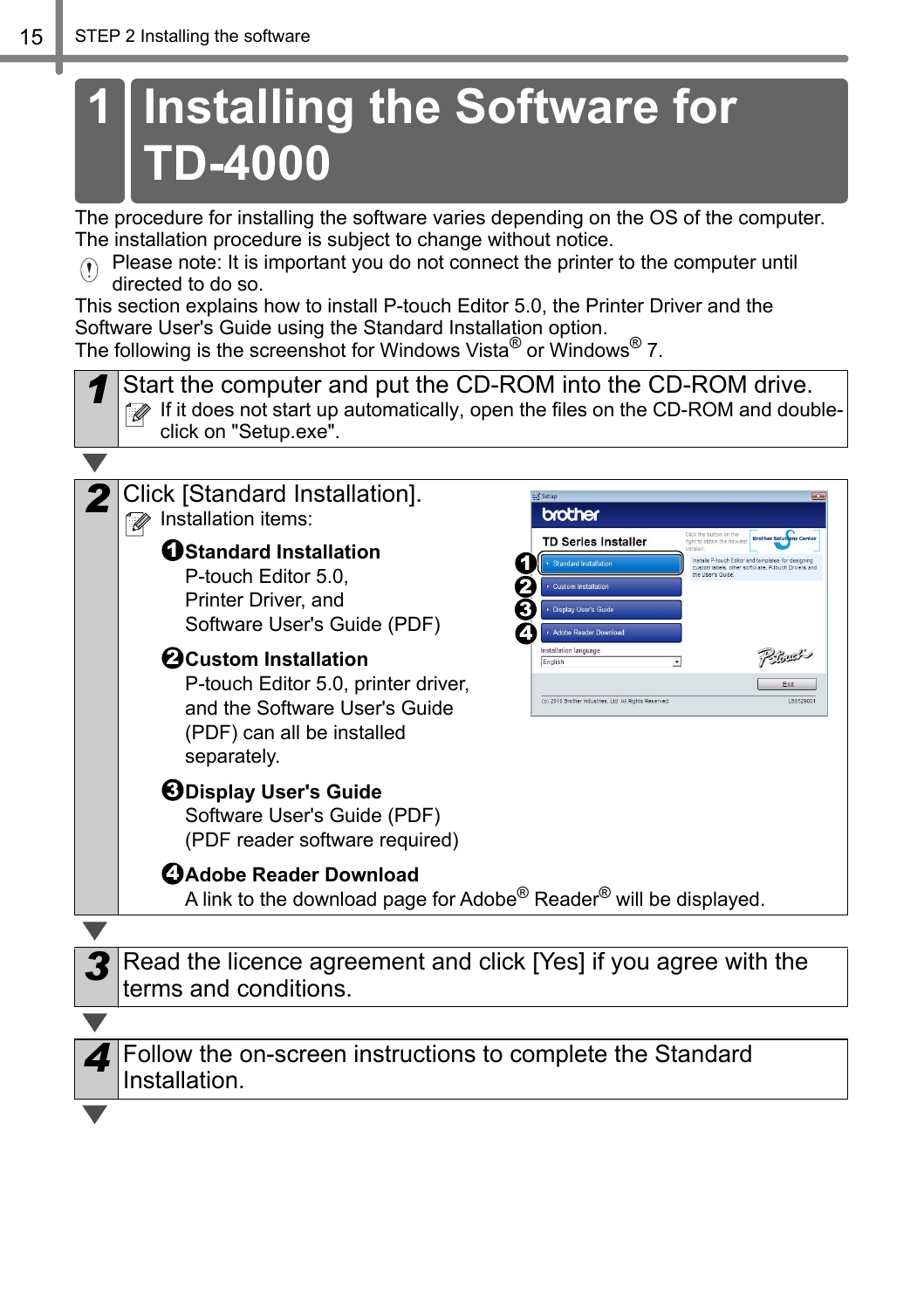| Put a check mark in the box next to the<br>Add-In programs you want to install, and<br>click [Next].<br>Please select the Microsoft[R] Office application(s) from which you want to use the Add-In<br>functions.<br>With the Add-In feature you can easily<br>Word Add In<br>Excel Add in<br>use text from these applications in our<br><b>Dutook Add in</b><br>label layouts.<br>$\Omega$<br>Make sure that you closed all Microsoft®<br>Office applications.          | ntroductior<br>5 TER                   |
|-------------------------------------------------------------------------------------------------------------------------------------------------------------------------------------------------------------------------------------------------------------------------------------------------------------------------------------------------------------------------------------------------------------------------------------------------------------------------|----------------------------------------|
| $\sim$ Back $\sim$ Mest ><br>Cancel<br>For details on the Add-In, see the "Software<br>User's Guide (PDF)".                                                                                                                                                                                                                                                                                                                                                             |                                        |
|                                                                                                                                                                                                                                                                                                                                                                                                                                                                         |                                        |
| Click [Next] and follow the on-screen<br>6<br>instructions for installing the printer driver.<br>When instructed, connect the printer to<br>finish the printer driver installation.<br>Ø<br>$\left( \mathbf{r} \right)$<br>• For USB installation, it is important you<br>do not connect the printer to the<br>computer until directed to do so.<br>• Before connecting the USB interface<br>cable, remove the caution label affixed to<br>the USB port of the machine. | started<br>Getting                     |
|                                                                                                                                                                                                                                                                                                                                                                                                                                                                         | <b>STEP</b><br>$\overline{\mathbf{2}}$ |
| Select a registration method and click [Next].<br>. If you choose "Yes, display the page", you will go to the online user registration<br>page before finishing the installation (recommended).<br>. If you choose "No, do not display the page", you will continue the installation.                                                                                                                                                                                   |                                        |
|                                                                                                                                                                                                                                                                                                                                                                                                                                                                         |                                        |
| When instructed to download the optional tools, select your choice<br>8<br>and click [Next].<br>. If you choose "Yes, display the page", you will go to the Brother support website<br>before finishing the installation (recommended).<br>Choose your region (eg. Asia Oceania), your country, your model and Downloads<br>for your model.                                                                                                                             | Installing the software                |
| . If you choose "No, do not display the page", you will continue the installation.<br>To download the optional tools later, you can find them on this website:<br>r (d                                                                                                                                                                                                                                                                                                  |                                        |
| support.brother.com<br>Choose your region (eg. Asia Oceania), your country, your model and<br>Downloads for your model.                                                                                                                                                                                                                                                                                                                                                 |                                        |
|                                                                                                                                                                                                                                                                                                                                                                                                                                                                         |                                        |
| Click [Finish].<br>The software installation is now complete<br>When you are asked to restart the computer, choose "Restart" and click [Finish].                                                                                                                                                                                                                                                                                                                        |                                        |
|                                                                                                                                                                                                                                                                                                                                                                                                                                                                         | Reference                              |
| <b>10</b> Start the software.<br>Click [Start] - [All Programs (Programs)] - [Brother P-touch] - [P-touch Editor 5.0] to<br>start P-touch Editor.                                                                                                                                                                                                                                                                                                                       |                                        |
| For details on software, see the "Software User's Guide" (PDF).<br>- Ol<br>You can find the Software User's Guide (PDF) by clicking [Start] - [All Programs<br>(Programs)] - [Brother P-touch] - [Manuals] - [TD-4000] - [Software User's Guide].                                                                                                                                                                                                                       |                                        |

16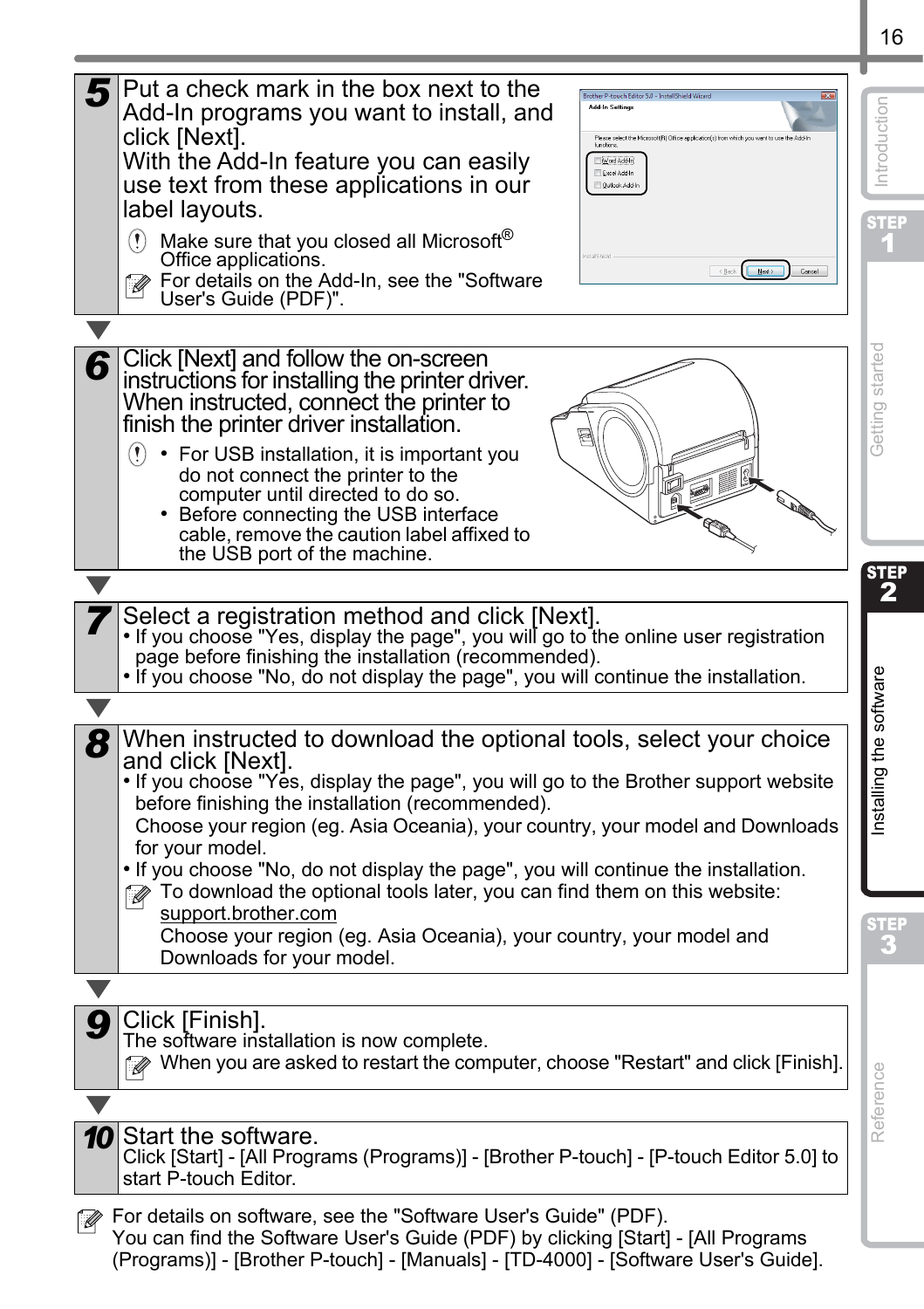# <span id="page-19-1"></span><span id="page-19-0"></span>**2 Installing the Software for TD-4100N**

The procedure for installing the software varies depending on the OS of the computer. The installation procedure is subject to change without notice.

Please note: When using the USB interface cable, it is important you do not connect the printer to the computer until directed to do so.

This section explains how to install P-touch Editor 5.0, the Printer Driver and the Software User's Guide and Network User's Guide using the Standard Installation option. The following is the screenshot for Windows Vista<sup>®</sup> or Windows<sup>®</sup> 7.

*1* Start the computer and put the CD-ROM into the CD-ROM drive. If it does not start up automatically, open the files on the CD-ROM and doubleclick on "Setup.exe".



*4* Follow the on-screen instructions to complete the Standard Installation.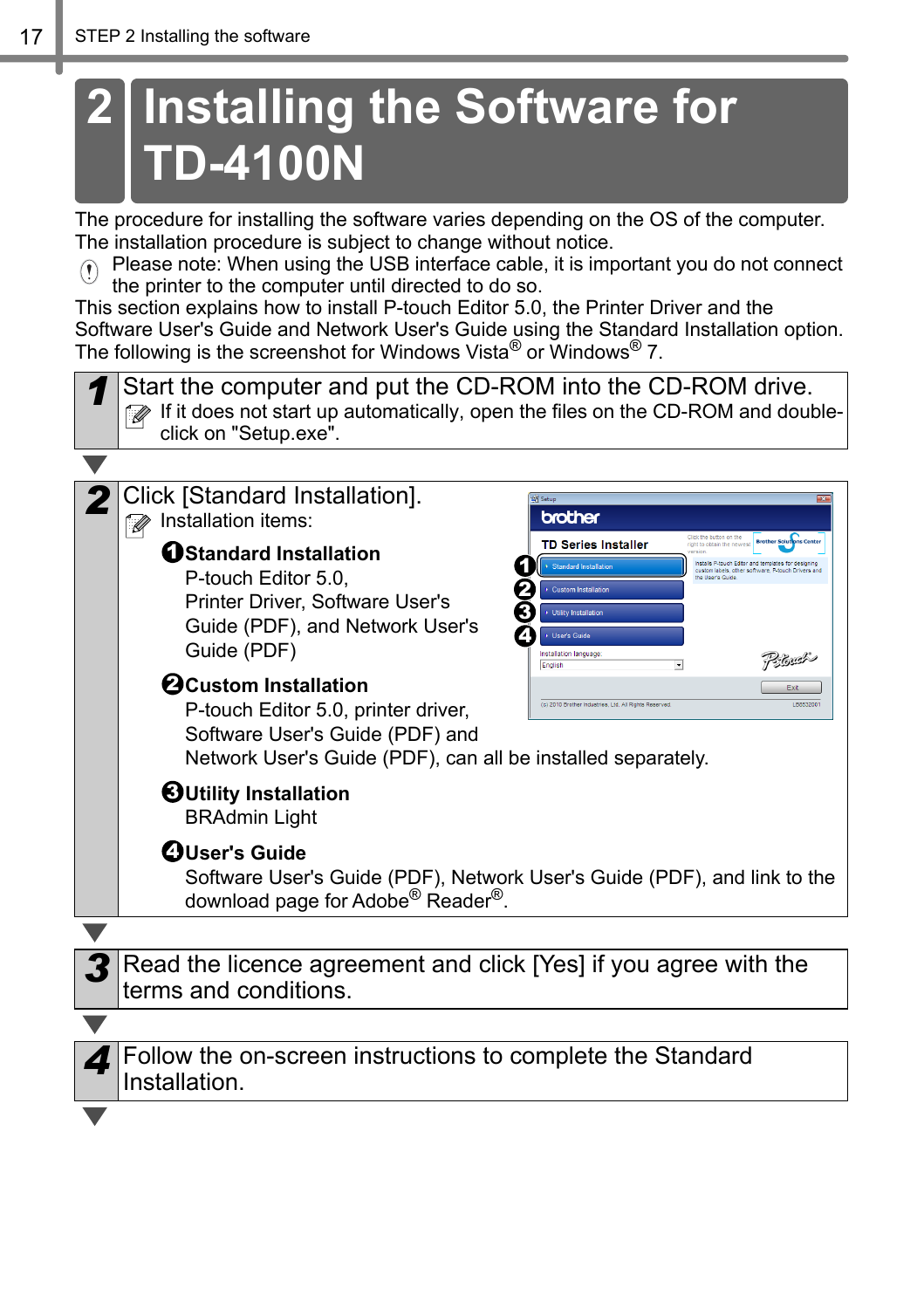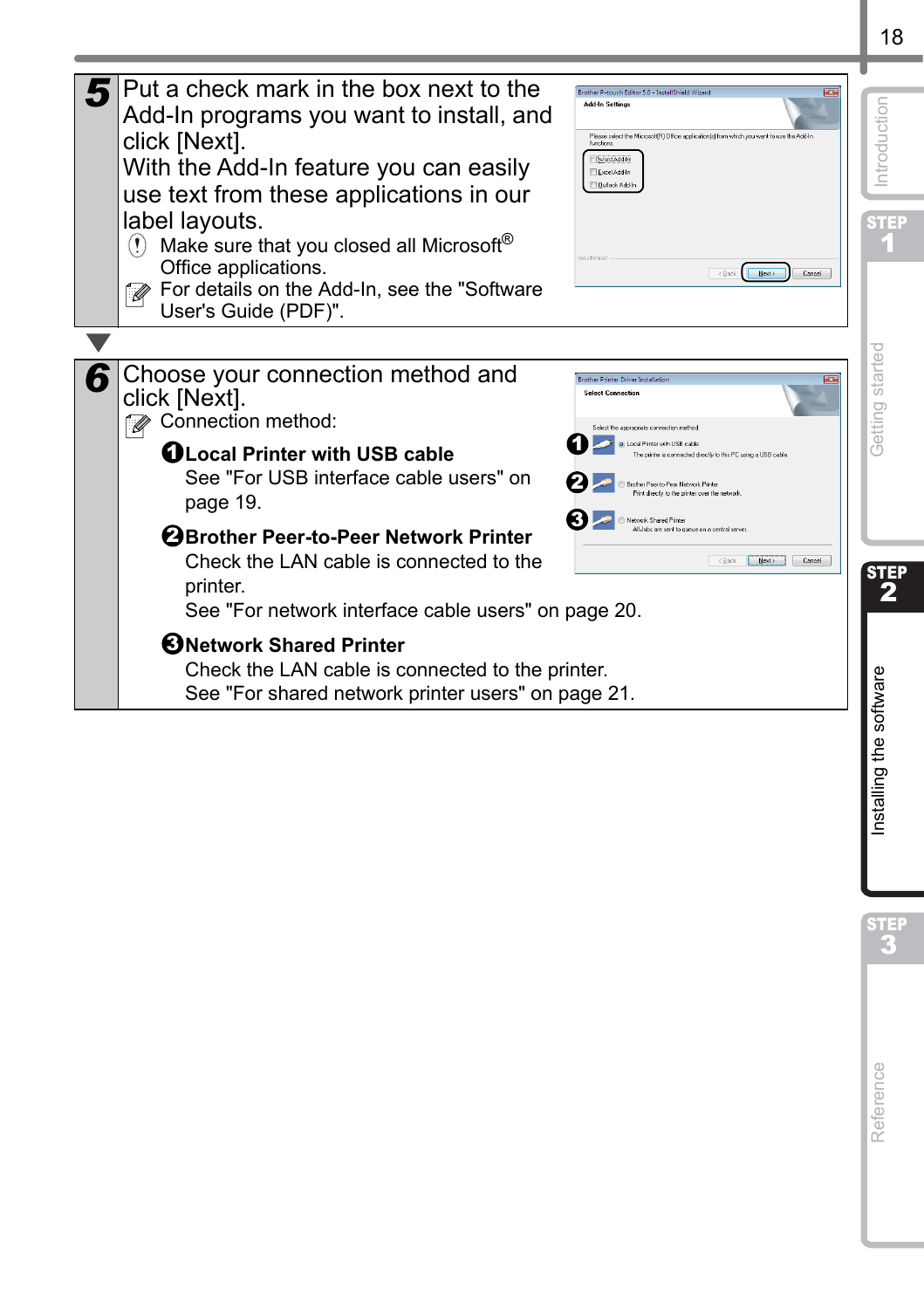## <span id="page-21-0"></span>**For USB interface cable users**

| Follow the on-screen instructions for                                                                 |
|-------------------------------------------------------------------------------------------------------|
| installing the printer driver. When this<br>$\leftarrow$<br>1. Make sure the printer power            |
| switch is on.<br>screen appears, confirm the printer is<br>2. Connect the USB interface               |
| cable to your PC, and then<br>powered on. When instructed, connect<br>connect it to the printer.      |
| the USB interface cable to your<br>If you have already connected<br>the USB interface cable to the    |
| printer, remove it and connect.<br>computer and then to the printer, to finish                        |
| the printer driver installation.                                                                      |
| $(!) \cdot$ It is important you do not connect the printer<br>$\langle$ Back<br>New><br>Cancel        |
| to the computer until directed to do so.                                                              |
| • Before connecting the USB interface cable, remove the caution label affixed                         |
| to the USB port of the machine.                                                                       |
|                                                                                                       |
| Select a registration method and click [Next].                                                        |
| . If you choose "Yes, display the page", you will go to the online user registration                  |
| page before finishing the installation (recommended).                                                 |
| . If you choose "No, do not display the page", you will continue the installation.                    |
|                                                                                                       |
| When instructed to download the optional tools, select your choice                                    |
| and click [Next].                                                                                     |
| . If you choose "Yes, display the page", you will go to the Brother support website                   |
| before finishing the installation (recommended).                                                      |
| Choose your region (eg. Asia Oceania), your country, your model and Downloads                         |
| for your model.<br>. If you choose "No, do not display the page", you will continue the installation. |
| To download the optional tools later, you can find them on this website:                              |
| support.brother.com                                                                                   |
| Choose your region (eg. Asia Oceania), your country, your model and                                   |
| Downloads for your model.                                                                             |
|                                                                                                       |
| 10 Click [Finish].                                                                                    |
|                                                                                                       |
| Start the software.<br>11                                                                             |
| Click [Start] - [All Programs (Programs)] - [Brother P-touch] - [P-touch Editor 5.0] to               |
| start P-touch Editor.                                                                                 |
|                                                                                                       |

You can find the Software User's Guide (PDF) by clicking [Start] - [All Programs (Programs)] - [Brother P-touch] - [Manuals] - [TD-4100N] - [Software User's Guide].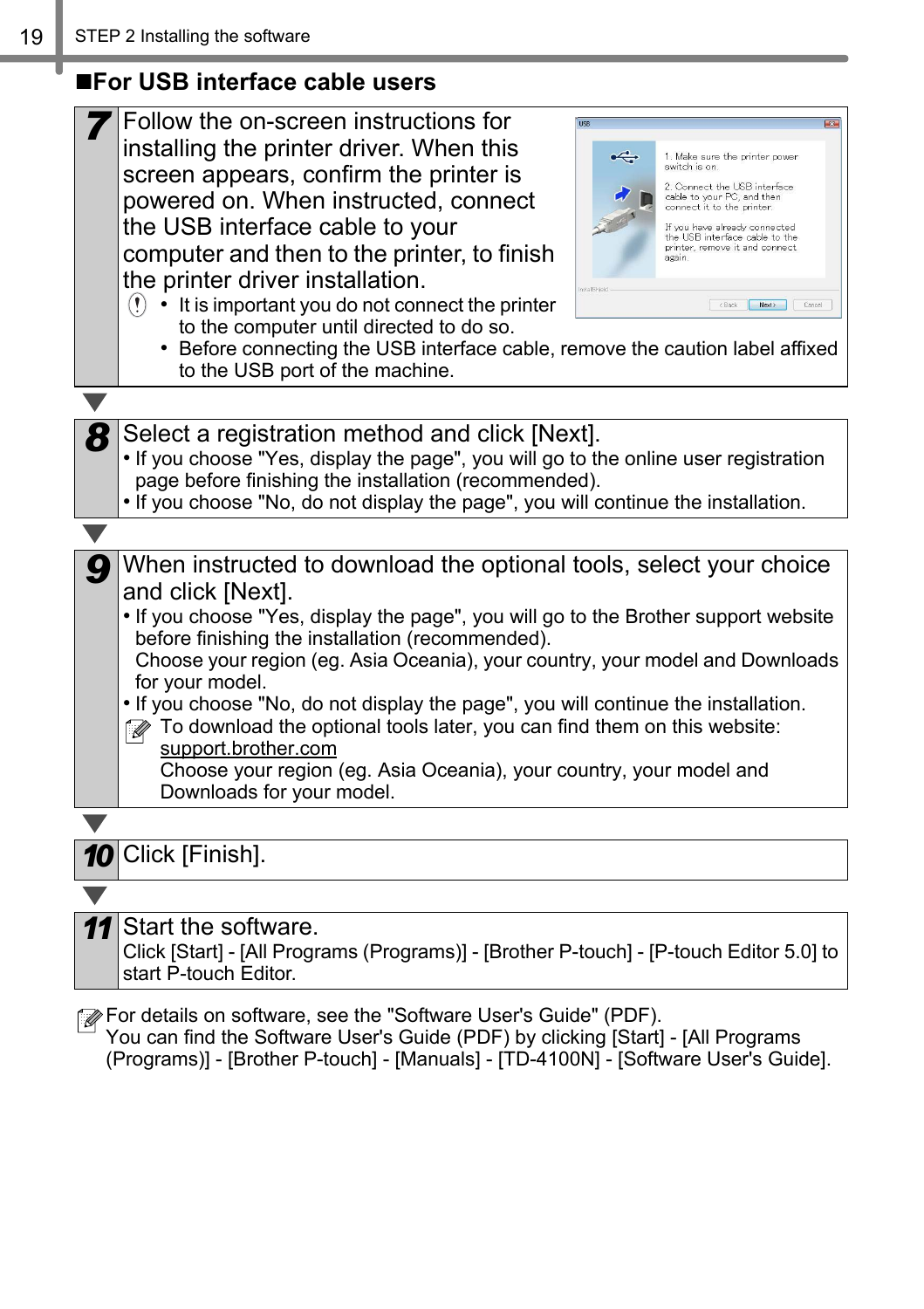<span id="page-22-0"></span>

| ■For network interface cable users                                                                                                                                                                                                                                                                                                                                                                                                                                                                                                                                                                                                                                      |                                             |
|-------------------------------------------------------------------------------------------------------------------------------------------------------------------------------------------------------------------------------------------------------------------------------------------------------------------------------------------------------------------------------------------------------------------------------------------------------------------------------------------------------------------------------------------------------------------------------------------------------------------------------------------------------------------------|---------------------------------------------|
| Choose "Search the network for devices and choose from a list of<br>discovered devices (Recommended)." Or enter your machine's IP<br>address or its node name. Click [Next].<br>You can find your printer's IP address and the node name by printing out the<br>printer settings page. See "Printing the printer settings" on page 26.                                                                                                                                                                                                                                                                                                                                  | Introduction<br>st <mark>ep</mark><br>1     |
|                                                                                                                                                                                                                                                                                                                                                                                                                                                                                                                                                                                                                                                                         |                                             |
| 8<br>Select your printer.                                                                                                                                                                                                                                                                                                                                                                                                                                                                                                                                                                                                                                               |                                             |
|                                                                                                                                                                                                                                                                                                                                                                                                                                                                                                                                                                                                                                                                         |                                             |
| Follow the on-screen instructions for installing the printer driver.                                                                                                                                                                                                                                                                                                                                                                                                                                                                                                                                                                                                    | Getting started                             |
|                                                                                                                                                                                                                                                                                                                                                                                                                                                                                                                                                                                                                                                                         |                                             |
| Select a registration method and click [Next].<br>10<br>. If you choose "Yes, display the page", you will go to the online user registration<br>page before finishing the installation (recommended).<br>. If you choose "No, do not display the page", you will continue the installation.                                                                                                                                                                                                                                                                                                                                                                             |                                             |
|                                                                                                                                                                                                                                                                                                                                                                                                                                                                                                                                                                                                                                                                         |                                             |
| When instructed to download the optional tools, select your choice<br>11<br>and click [Next].<br>. If you choose "Yes, display the page", you will go to the Brother support website<br>before finishing the installation (recommended).<br>Choose your region (eg. Asia Oceania), your country, your model and Downloads<br>for your model.<br>. If you choose "No, do not display the page", you will continue the installation.<br>To download the optional tools later, you can find them on this website:<br>support.brother.com<br>Choose your region (eg. Asia Oceania), your country, your model and<br>Downloads for your model.<br>Click [Finish].<br>$12 \,$ | <b>STEP</b><br>2<br>Installing the software |
|                                                                                                                                                                                                                                                                                                                                                                                                                                                                                                                                                                                                                                                                         |                                             |
| 13<br>Start the software.<br>Click [Start] - [All Programs (Programs)] - [Brother P-touch] - [P-touch Editor 5.0] to<br>start P-touch Editor.                                                                                                                                                                                                                                                                                                                                                                                                                                                                                                                           |                                             |
| For details on software, see the "Software User's Guide" (PDF).<br>Ø<br>You can find the Software User's Guide (PDF) by clicking [Start] - [All Programs<br>(Programs)] - [Brother P-touch] - [Manuals] - [TD-4100N] - [Software User's Guide].<br>• For details on network, see the "Network User's Guide" (PDF).<br>You can find the Network User's Guide (PDF) by clicking [Start] - [All Programs<br>(Programs)] - [Brother P-touch] - [Manuals] - [TD-4100N] - [Network User's Guide].                                                                                                                                                                             | Reference                                   |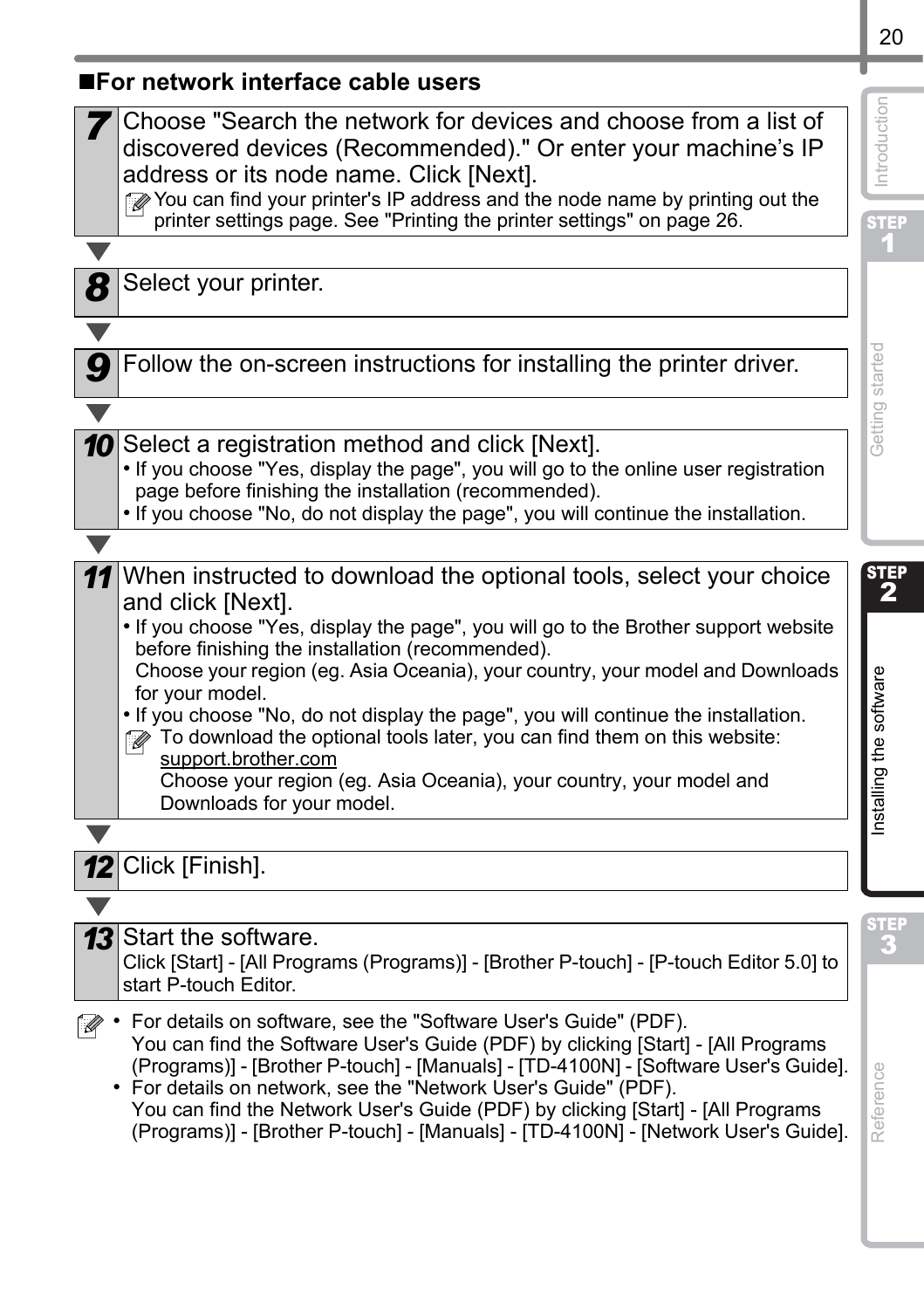## <span id="page-23-0"></span>**For shared network printer users**

|    | Choose your printer's queue, and then click [OK].<br>Contact your administrator if you do not know the location or the name of the<br>printer in the network.                                                                                                                                                                                                                                                                                                                                                                                                                                                                                 |
|----|-----------------------------------------------------------------------------------------------------------------------------------------------------------------------------------------------------------------------------------------------------------------------------------------------------------------------------------------------------------------------------------------------------------------------------------------------------------------------------------------------------------------------------------------------------------------------------------------------------------------------------------------------|
|    |                                                                                                                                                                                                                                                                                                                                                                                                                                                                                                                                                                                                                                               |
| 8  | Follow the on-screen instructions for installing the printer driver.                                                                                                                                                                                                                                                                                                                                                                                                                                                                                                                                                                          |
|    |                                                                                                                                                                                                                                                                                                                                                                                                                                                                                                                                                                                                                                               |
| g  | Select a registration method and click [Next].<br>. If you choose "Yes, display the page", you will go to the online user registration<br>page before finishing the installation (recommended).<br>. If you choose "No, do not display the page", you will continue the installation.                                                                                                                                                                                                                                                                                                                                                         |
|    |                                                                                                                                                                                                                                                                                                                                                                                                                                                                                                                                                                                                                                               |
|    | 10 When instructed to download the optional tools, select your choice<br>and click [Next].<br>. If you choose "Yes, display the page", you will go to the Brother support website<br>before finishing the installation (recommended).<br>Choose your region (eg. Asia Oceania), your country, your model and Downloads<br>for your model.<br>. If you choose "No, do not display the page", you will continue the installation.<br>To download the optional tools later, you can find them on this website:<br>( M<br>support.brother.com<br>Choose your region (eg. Asia Oceania), your country, your model and<br>Downloads for your model. |
| 11 | Click [Finish].                                                                                                                                                                                                                                                                                                                                                                                                                                                                                                                                                                                                                               |
|    |                                                                                                                                                                                                                                                                                                                                                                                                                                                                                                                                                                                                                                               |
|    |                                                                                                                                                                                                                                                                                                                                                                                                                                                                                                                                                                                                                                               |
|    | <b>12</b> Start the software.<br>Click [Start] - [All Programs (Programs)] - [Brother P-touch] - [P-touch Editor 5.0] to<br>start P-touch Editor.                                                                                                                                                                                                                                                                                                                                                                                                                                                                                             |
|    | For details on software, see the "Software User's Guide" (PDF).<br>You can find the Software User's Guide (PDF) by clicking [Start] - [All Programs<br>(Programs)] - [Brother P-touch] - [Manuals] - [TD-4100N] - [Software User's Guide].                                                                                                                                                                                                                                                                                                                                                                                                    |

• For details on network, see the "Network User's Guide" (PDF). You can find the Network User's Guide (PDF) by clicking [Start] - [All Programs (Programs)] - [Brother P-touch] - [Manuals] - [TD-4100N] - [Network User's Guide].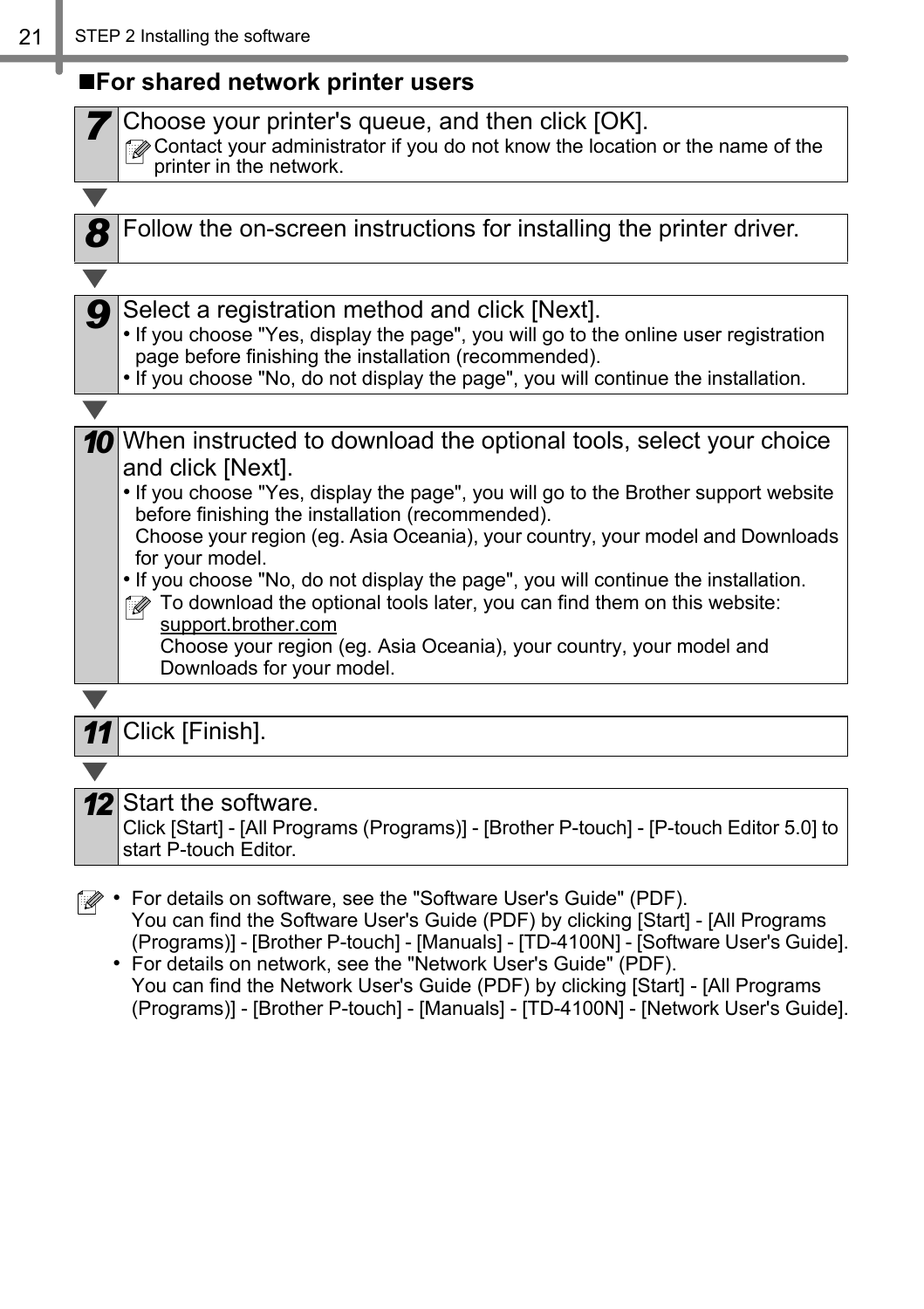| The BRAdmin Light is a utility for initial setup of Brother network connected devices. It<br>can also search for Brother products on your network, view the status and configure<br>basic network settings, such as IP address.<br>For more information on BRAdmin Light, visit us at support.brother.com                                                                                                                                                                                                                                                                                                                                                                                                                                    | Introduction                    |
|----------------------------------------------------------------------------------------------------------------------------------------------------------------------------------------------------------------------------------------------------------------------------------------------------------------------------------------------------------------------------------------------------------------------------------------------------------------------------------------------------------------------------------------------------------------------------------------------------------------------------------------------------------------------------------------------------------------------------------------------|---------------------------------|
| If you require more advanced printer management, use the latest Brother BRAdmin<br>Professional utility version that is available as a download from<br>support.brother.com<br>• If you are using personal firewall software, BRAdmin Light may fail to detect the<br>unconfigured device. In that case, disable your personal firewall software, try<br>BRAdmin Light again. Re-start your personal firewall software after the address<br>information is set.                                                                                                                                                                                                                                                                              | <b>STEP</b>                     |
| Click [Utility Installation].<br>brother<br>This screen is the same screen as you<br>e-F<br><b>TD Series Installer</b><br>see when you insert the CD-ROM.<br>Polach<br>Exit = 1<br>(c) 2018 Brother Industries, Ltd. All Rights                                                                                                                                                                                                                                                                                                                                                                                                                                                                                                              | Getting started                 |
|                                                                                                                                                                                                                                                                                                                                                                                                                                                                                                                                                                                                                                                                                                                                              | STEP<br>$\overline{\mathbf{2}}$ |
| Click [BRAdmin Light] and follow the<br>brother<br>on-screen instructions.<br><b>Utility Installation</b><br>If the Windows Firewall is enabled on your PC,<br>the message "Do you wish to add this application<br>to the list of exceptions?" appears. Check your<br>PC environment and choose [Yes] or [No].<br>Polocial<br>$\begin{array}{ c c c c c }\n\hline\n\text{Edd} & & \text{Edd} \\ \hline\n\end{array}$<br>(c) 2015 Brother Industries, Ltd. All Rights Reserve<br>The Windows Firewall is enabled on this computer. To use the full<br>functionality of the application you need to add this program to the list<br>of exceptions on the Firewall.<br>Do you wish to add this application to the list of exceptions?<br>Yes No | Installing the software         |
|                                                                                                                                                                                                                                                                                                                                                                                                                                                                                                                                                                                                                                                                                                                                              |                                 |
|                                                                                                                                                                                                                                                                                                                                                                                                                                                                                                                                                                                                                                                                                                                                              | eference                        |

**Installing the BRAdmin Light configuration utility (TD-4100N only)**

## 22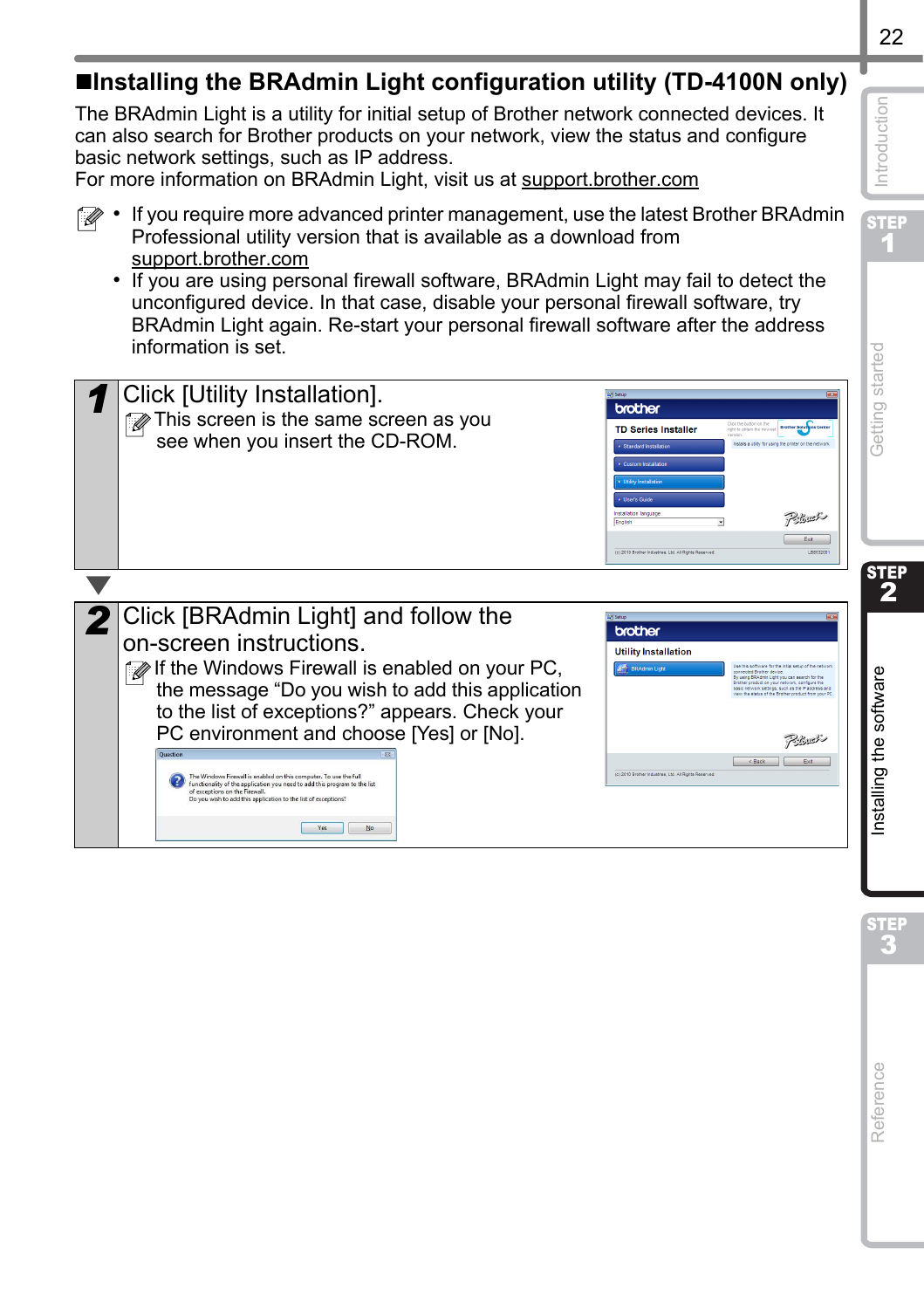## ■Setting your IP address, Subnet Mask and Gateway using **BRAdmin Light**

| Click [Start]-[All Programs(Programs)]-<br>[Brother]-[BRAdmin Light]. BRAdmin Light<br>will search for new devices automatically.<br>f If you have a DHCP/BOOTP/RARP server in your<br>network, you don't have to do the following<br>operation, as the print server will automatically<br>obtain its IP address. | <b>Searching for Devices</b><br>Searching network for 6 seconds.<br>Stop Searching<br>New Device: 0 (Unconfigured: 0) |
|-------------------------------------------------------------------------------------------------------------------------------------------------------------------------------------------------------------------------------------------------------------------------------------------------------------------|-----------------------------------------------------------------------------------------------------------------------|
|                                                                                                                                                                                                                                                                                                                   |                                                                                                                       |
| Double-click the unconfigured device.<br>The default password is "access".                                                                                                                                                                                                                                        |                                                                                                                       |
|                                                                                                                                                                                                                                                                                                                   |                                                                                                                       |
| Choose STATIC for the Boot Method. Enter<br>the IP Address, Subnet Mask and Gateway,<br>and then click [OK].                                                                                                                                                                                                      | re TCP/IP Addres<br>@ AUTO<br><b>@ STATIC</b><br>100.000.01                                                           |
|                                                                                                                                                                                                                                                                                                                   |                                                                                                                       |
| The address information will be saved to the printer.                                                                                                                                                                                                                                                             |                                                                                                                       |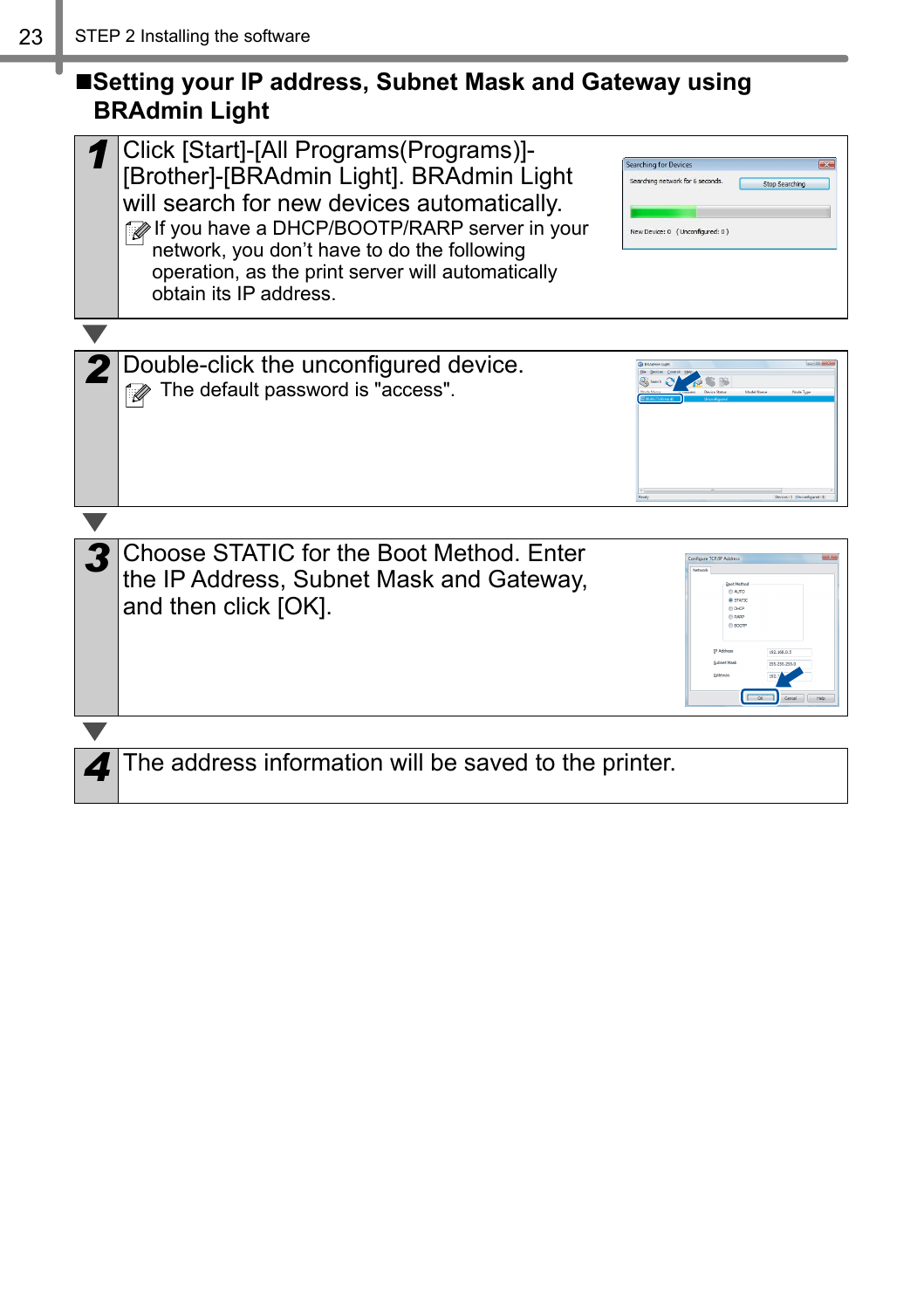# <span id="page-26-0"></span>**3 Uninstalling Software and Printer Driver**

This section describes how to uninstall the software and printer driver. In the following steps, you will see XX-XXXX. Read "XX-XXXX" as your printer name.

# <span id="page-26-1"></span>**Uninstalling P-touch Editor**

*1* For Windows® XP

From [Control Panel], go to [Add or Remove Programs]. The [Add or Remove Programs] dialog appears.

For Windows Vista®/Windows® 7 From the [Control Panel], go to [Programs] and open [Programs and Features]. The [Uninstall or change a program] window appears.

2 For Windows<sup>®</sup> XP

Choose "Brother P-touch Editor 5.0", and click [Remove].

For Windows Vista®/Windows® 7 Choose "Brother P-touch Editor 5.0", and click [Uninstall].

**3** Click [OK].

The uninstall operation starts. After the software is removed from your computer, the [Maintenance Complete] dialog box appears.

*4* Close the [Add or Remove Programs] (XP) / [Programs and Features] (Windows Vista<sup>®</sup>/Windows<sup>®</sup> 7) dialog.

P-touch Editor has been uninstalled.

The Software User's Guide (PDF) and Network User's Guide (PDF) (TD-4100N only) can also be uninstalled by following the same procedure.

# <span id="page-26-2"></span>**Uninstalling the Printer Driver**

*1* Turn off the printer.

2 For Windows<sup>®</sup> XP

From [Control Panel], go to [Printer and other hardware], open [Printer and Faxes] Window.

For Windows Vista®

From [Control Panel], go to [Hardware and Sound] and open [Printers].

For Windows® 7

Click the  $\bigoplus$ , go to [Devices and Printers].

 $\mathbb{Z}$  For details, see Windows<sup>®</sup> Help.

[Reference](#page-29-0) [Installing the software](#page-17-1) Integration of the software integration of the software integration of the software integration of the software integration of the software integration of the software integration of the Reference

STEP

STEP 1

Getting started

ntroduction

STEP 2

 $\mathbf{E}$  and  $\mathbf{E}$  and  $\mathbf{E}$  and  $\mathbf{E}$  and  $\mathbf{E}$  and  $\mathbf{E}$  are  $\mathbf{E}$  and  $\mathbf{E}$  and  $\mathbf{E}$  and  $\mathbf{E}$  and  $\mathbf{E}$  and  $\mathbf{E}$  and  $\mathbf{E}$  and  $\mathbf{E}$  and  $\mathbf{E}$  and  $\mathbf{E}$  and  $\mathbf{E}$  and

nstalling the software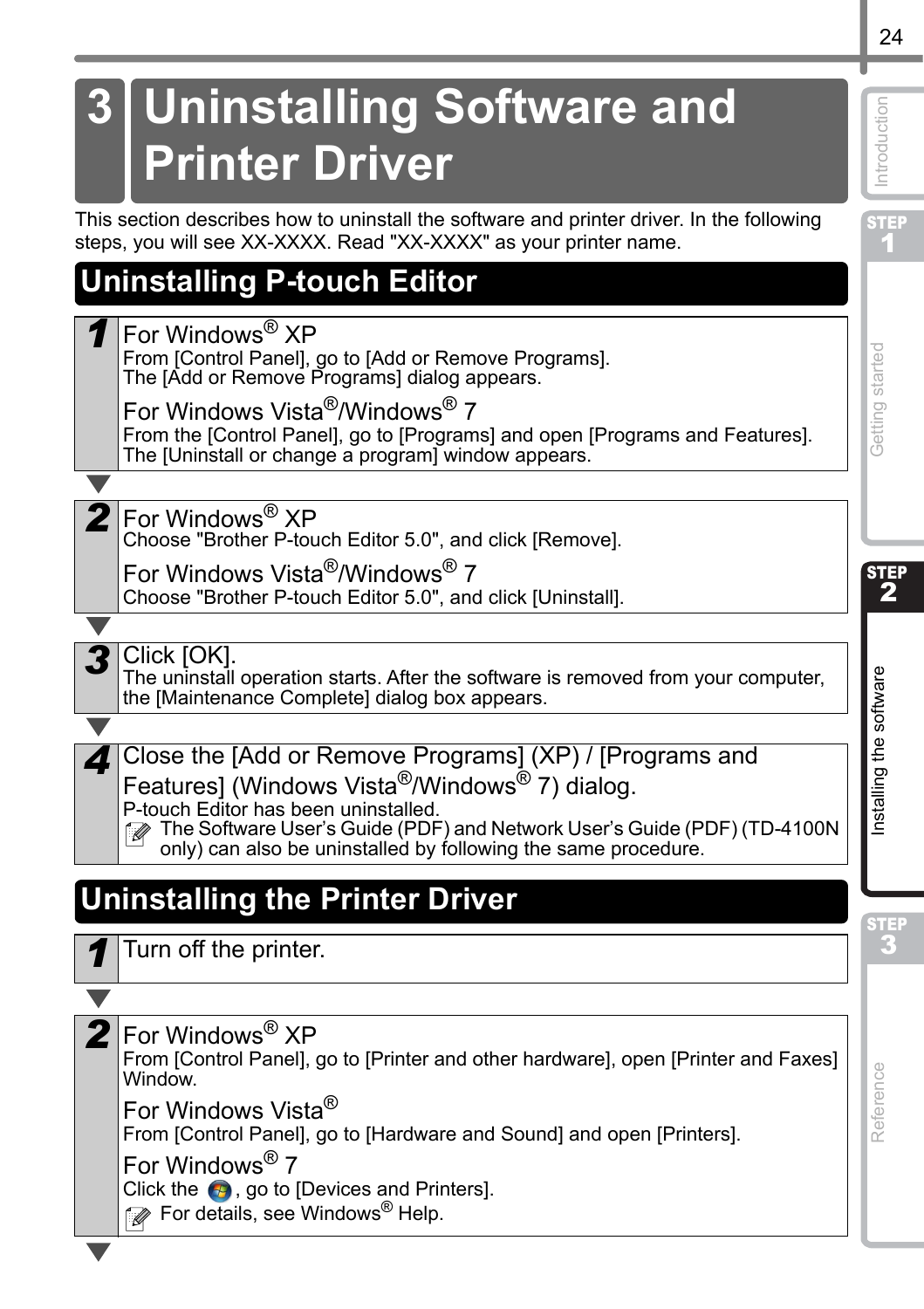| For Windows <sup>®</sup> XP<br>Choose "Brother XX-XXXX", and click [File]-[Delete].                                                                                                             |
|-------------------------------------------------------------------------------------------------------------------------------------------------------------------------------------------------|
| For Windows Vista <sup>®</sup> /Windows <sup>®</sup> 7<br>Choose "Brother XX-XXXX", right click on the icon, and then click [Delete]<br>(Windows Vista®)/ [Remove device] (Windows® 7).         |
|                                                                                                                                                                                                 |
| For Windows <sup>®</sup> XP<br>Go to [File]-[Server Properties].                                                                                                                                |
| For Windows Vista <sup>®</sup><br>In the [Printers] window, right click and go to [Run as administrator]-[Server<br>Properties].                                                                |
| If the [Authorization confirmation] dialog appears, click [Continue]. If the [User<br>Account Controll dialog appears, enter the password and click [OK].                                       |
| For Windows <sup>®</sup> 7<br>Choose [Fax] or [Microsoft XPS Document Writer] in the [Devices and Printers]<br>window, and then click [Print server properties], which appears in the menu bar. |
|                                                                                                                                                                                                 |
| For Windows <sup>®</sup> XP<br>Click the [Drivers] tab and choose "Brother XX-XXXX". Then, click [Remove].                                                                                      |
| For Windows Vista <sup>®</sup><br>Click the [Drivers] tab and choose "Brother XX-XXXX". Then, click [Remove].                                                                                   |
| For Windows <sup>®</sup> 7                                                                                                                                                                      |
| Click the [Drivers] tab, and then click [Change Driver Settings].<br>(If a User Account Control message appears, type in the password, and then click<br>$[OK]$ ).                              |
| Choose "Brother XX-XXXX", and then click [Remove].                                                                                                                                              |
|                                                                                                                                                                                                 |
| For Windows <sup>®</sup> XP<br>Go to step 7.                                                                                                                                                    |
| For Windows Vista <sup>®</sup> / Windows <sup>®</sup> 7<br>Choose [Remove driver and driver package], and then click [OK].                                                                      |
|                                                                                                                                                                                                 |
| Close the [Print Server Properties] window.<br>The Printer Driver has been uninstalled.                                                                                                         |

the control of the control of the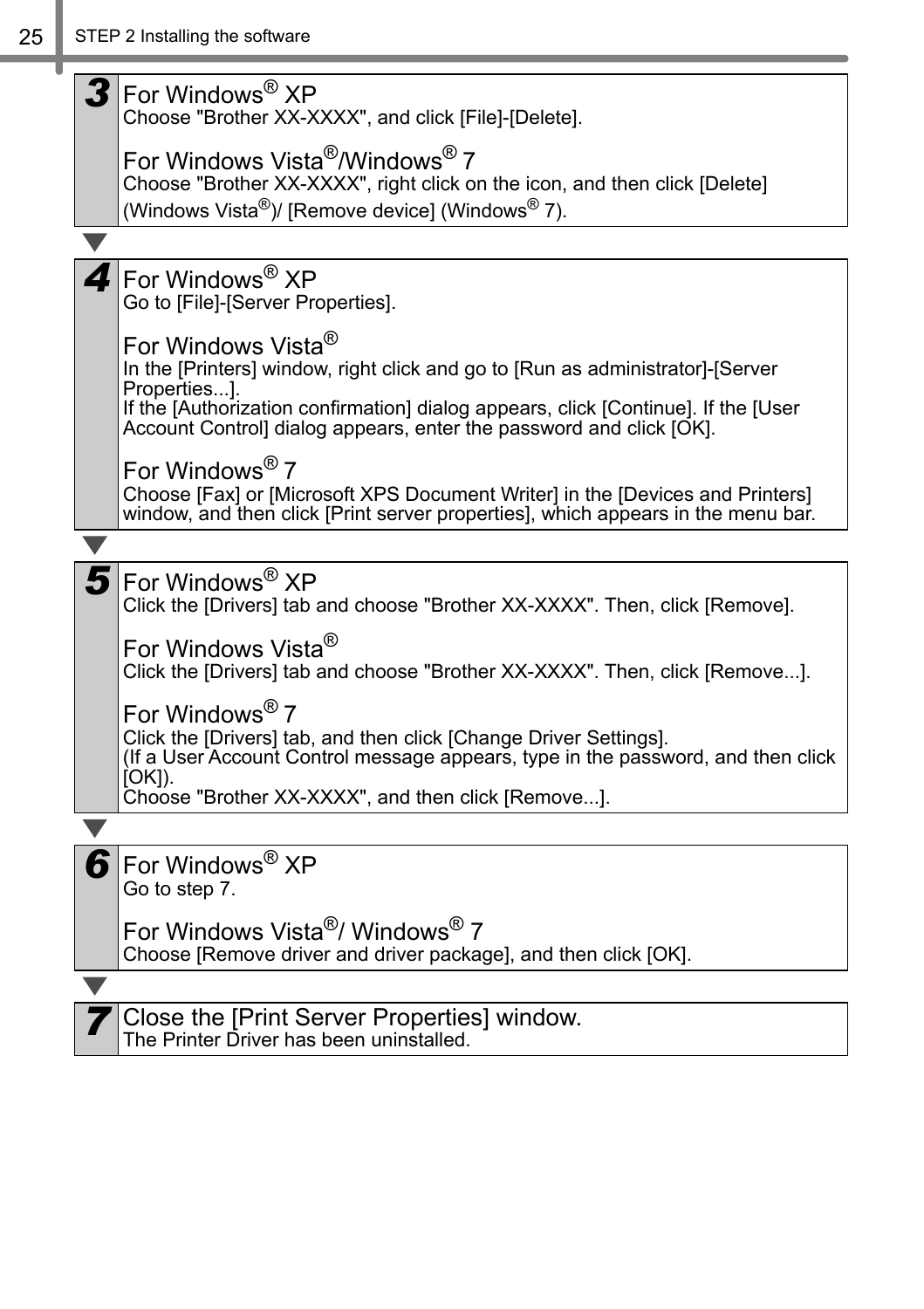# <span id="page-28-0"></span>**4 Printing the printer settings**

The printer settings page prints a report listing the network settings, etc. You can print the printer settings page using the Cut button of the printer.



*1* Make sure that the RD Roll is set and the RD Roll compartment cover is closed.

To print the print settings page, we recommend that you use the 51 mm continuous length label.



*2* Turn on the printer.

*3* Press and hold the Cut button to print out the settings. You can check the IP address, etc.

# <span id="page-28-1"></span>**Printing the list of templates**

The TD-4000/4100N is equipped with memory so label templates can be saved inside the printer. You can print a list of these label templates (maximum of 99) so that you can see which label templates are available.



*1* Install a roll of labels with a width of 51 mm or more.

#### *2* Press and hold the Feed button. The list of label templates is printed.

| $<$ Template List $>$<br>KEY Name                                  | Size Date/Time Connected Database Name | -------------- |  |  |
|--------------------------------------------------------------------|----------------------------------------|----------------|--|--|
| foodlabelus 588B 2010 Dec/01 12:29 foodlistus Shee<br>$\mathbf{1}$ |                                        |                |  |  |
| Cream<br>2.                                                        | 488B 2010 Dec/01 12:29 -               |                |  |  |
| 3 Milk                                                             | 484B 2010 Dec/01 12:29 -               |                |  |  |
| 4 foodlabel4 506B 2010 Dec/01 12:29 foodlistus4 She                |                                        |                |  |  |
| $<$ Database List $>$                                              |                                        |                |  |  |
| KEY Name                                                           | Size Date / Time                       |                |  |  |
|                                                                    |                                        |                |  |  |
| foodlistus4 She   196B   2010 Dec/24   05:03<br>$2^{\circ}$        |                                        |                |  |  |
| Available memory: 2094252B                                         |                                        |                |  |  |

**STEP** 1

Introduction

STEP

∗Labels are for illustrative purposes only.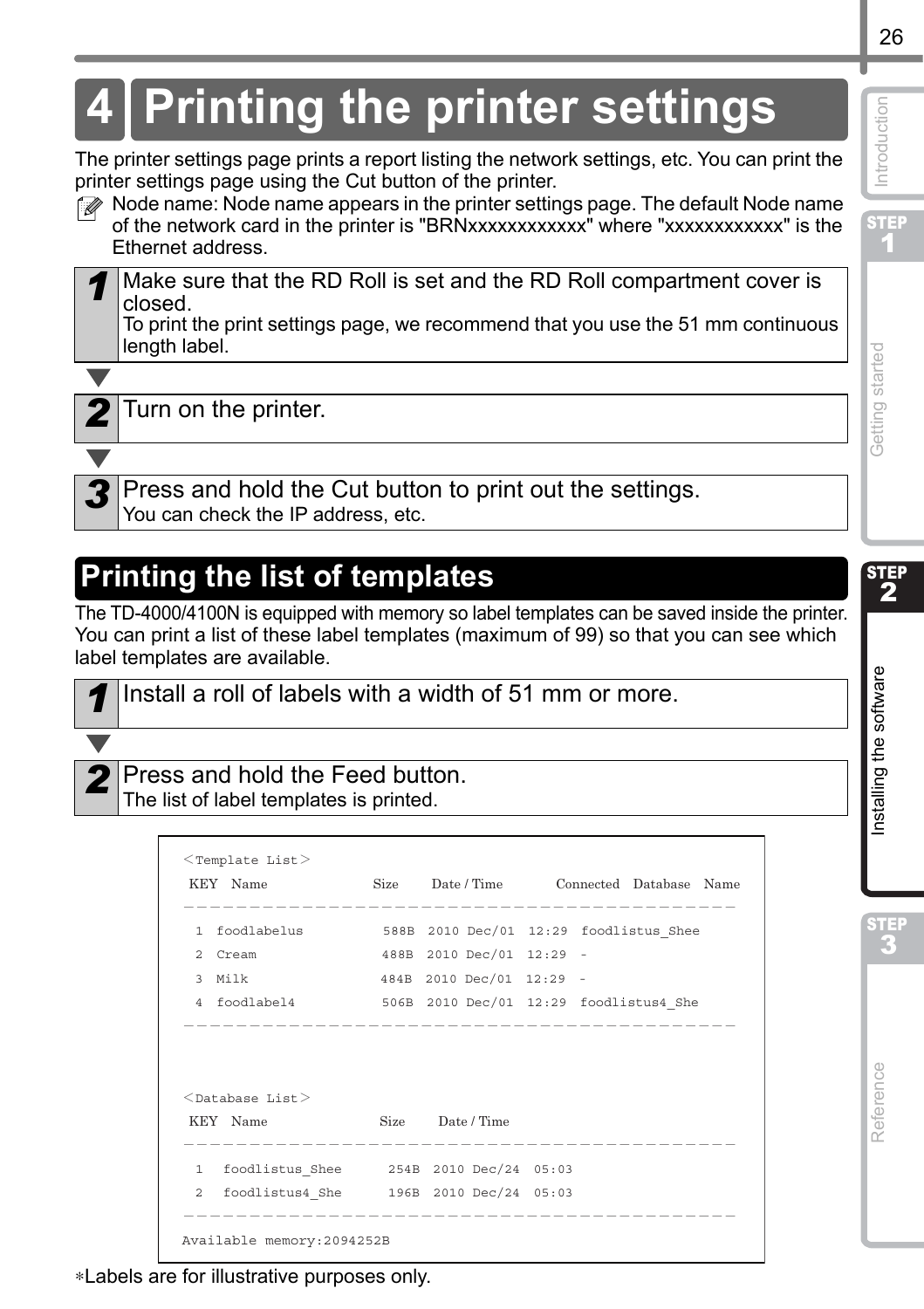# <span id="page-29-2"></span><span id="page-29-1"></span><span id="page-29-0"></span>**1 Maintenance**

Maintenance of the machine may be carried out as required. However, some environments require that maintenance must be done more frequently (e.g. in dusty conditions).

#### Print head maintenance

The RD Roll (thermal recording paper type) used with the machine is designed to clean the print head automatically. When the RD Roll passes the print head during printing and label feeding, the print head is cleaned. If the print head is not cleaned throughly use a cotton swab and wipe the head.

<span id="page-29-3"></span>

Cut the RD Roll and remove the backing paper of the label. Then, put the adhesive side of the label against the roller and remove the dirt.

Label outlet maintenance If glue accumulates on the label outlet and

label jams occur, disconnect the power plug from the power outlet and clean the label outlet with a cloth dipped in isopropyl alcohol.





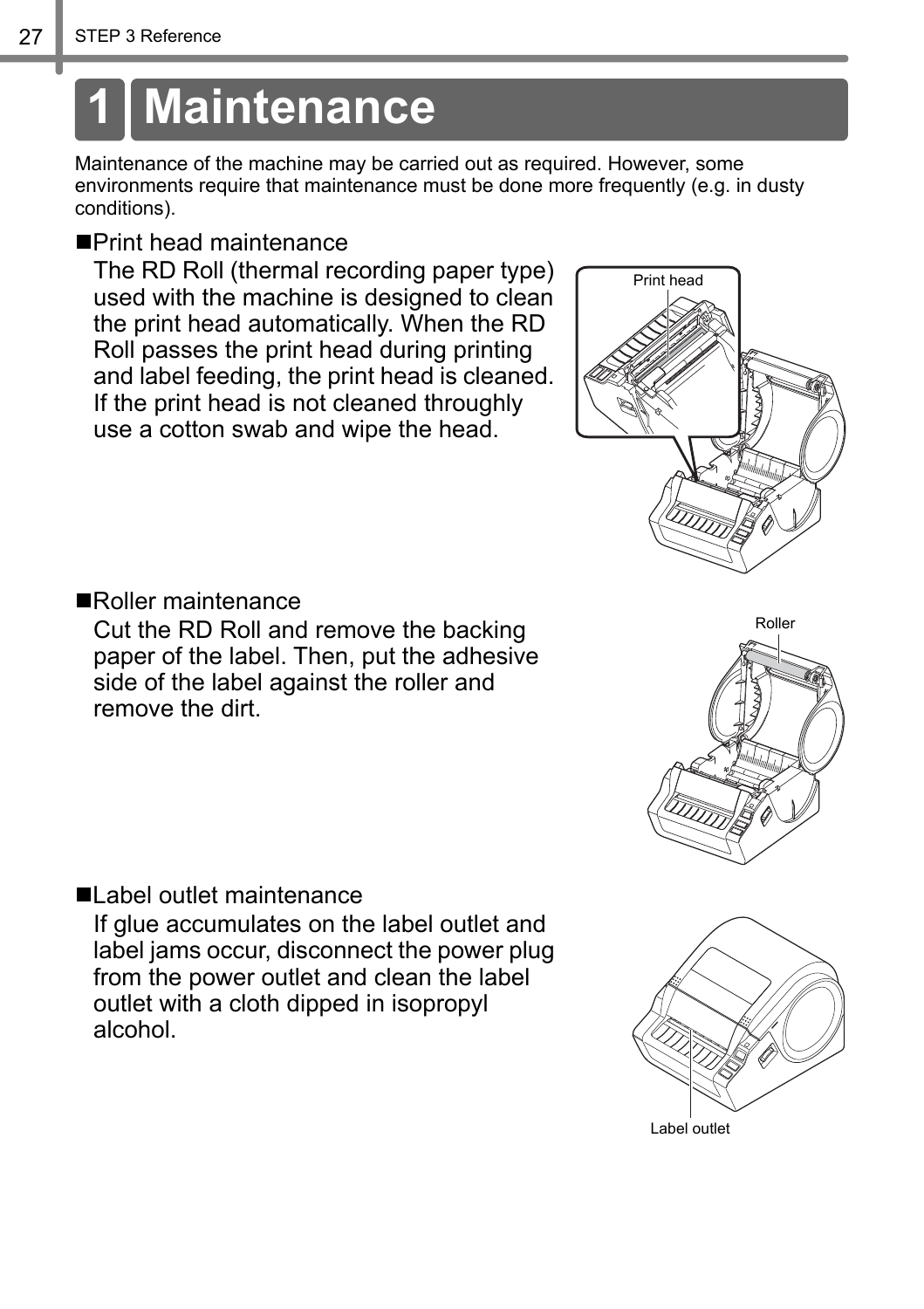# <span id="page-30-0"></span>**2 Troubleshooting**

| Troubleshooting                                                                                              |                                                                                                                                                                                                                                                                                                                                                                                                                                                                                                                                                                                                                                                                                                                | Introduction            |
|--------------------------------------------------------------------------------------------------------------|----------------------------------------------------------------------------------------------------------------------------------------------------------------------------------------------------------------------------------------------------------------------------------------------------------------------------------------------------------------------------------------------------------------------------------------------------------------------------------------------------------------------------------------------------------------------------------------------------------------------------------------------------------------------------------------------------------------|-------------------------|
| problems.                                                                                                    | If a problem occurs while using this machine, the following may help you to solve the                                                                                                                                                                                                                                                                                                                                                                                                                                                                                                                                                                                                                          |                         |
| Problem                                                                                                      | Solution                                                                                                                                                                                                                                                                                                                                                                                                                                                                                                                                                                                                                                                                                                       | step<br>1               |
| The Brother TD-4000/4100N<br>machine printer does not print,<br>or a printing error is received.             | • Is the cable loose?<br>Check that the cable is connected securely.<br>• Is the RD Roll installed correctly?<br>If not, remove the RD Roll and reinstall it.<br>• Is the RD Roll used up?<br>Replace the RD Roll.<br>• Is the RD Roll compartment cover open?<br>Check that the RD Roll compartment cover is closed correctly.<br>• Has a print error or transmission error occurred?<br>Turn off the machine and switch on again. If the problem still<br>occurs, contact Brother Customer Service.<br>. Does the guide not touch the left side of the paper RD Roll?<br>Move the quide against the side of the RD Roll.<br>• Is the media on top of the gap sensor?<br>Feed the media under the gap sensor. | Getting started         |
| The LED lamp is not lit.                                                                                     | • Is the power cord plugged in correctly?<br>Check that the power cord is plugged in. If inserted, try plugging<br>it into another electrical outlet.<br>. Has the main power switch located on the back of the machine<br>been turned on?<br>Make sure the main power switch is turned on.<br>* If the power button still does not light up, contact Brother<br>Customer Service.                                                                                                                                                                                                                                                                                                                             | <b>STEP</b>             |
| The printed label contains<br>streaks or poor quality<br>characters, or the label did not<br>feed correctly. | • Is the print head or roller dirty?<br>While the print head generally remains clean under normal use,<br>lint or dirt from the roller may become stuck on the printer head.<br>If this occurs, clean the roller.<br>See > "Roller maintenance" on page 27.                                                                                                                                                                                                                                                                                                                                                                                                                                                    | Installing the software |
| A data transmission error<br>appears on the computer.                                                        | • Is the correct port chosen?<br>Check that the correct port is chosen from the "Print to the<br>following port" list in the Printer Properties dialog box.<br>. Is the machine in cooling mode (the LED lamp is flashing in<br>orange)?<br>Wait until the LED lamp stops flashing and then try printing<br>again.<br>• Is someone printing via network (TD-4100N only)?<br>If you try to print while other users are printing large amounts of<br>data, the printer is unable to accept your print job until the<br>ongoing printing is finished. In such situations, execute the print<br>job again after the other jobs are completed.                                                                      | step<br>3               |
| Labels are jammed in the cutter<br>or are not ejected correctly after<br>printing.                           | • Is there dirt or lint on the roller preventing it from rolling freely?<br>For details, please see > "Roller maintenance" on page 27.                                                                                                                                                                                                                                                                                                                                                                                                                                                                                                                                                                         |                         |
| The label is not ejected correctly<br>after printing.                                                        | • Check that the ejection path of the label is not blocked.<br>• Check that the RD Roll is set correctly by removing the RD Roll<br>and reinstalling.<br>. Ensure that the RD Roll compartment cover is closed correctly.                                                                                                                                                                                                                                                                                                                                                                                                                                                                                      | Reference               |
| The print quality is poor                                                                                    | • Is there dirt or lint on the roller preventing it from rolling freely?<br>Clean the roller. For details, please see $\rightarrow$ "Roller<br>maintenance" on page 27.                                                                                                                                                                                                                                                                                                                                                                                                                                                                                                                                        |                         |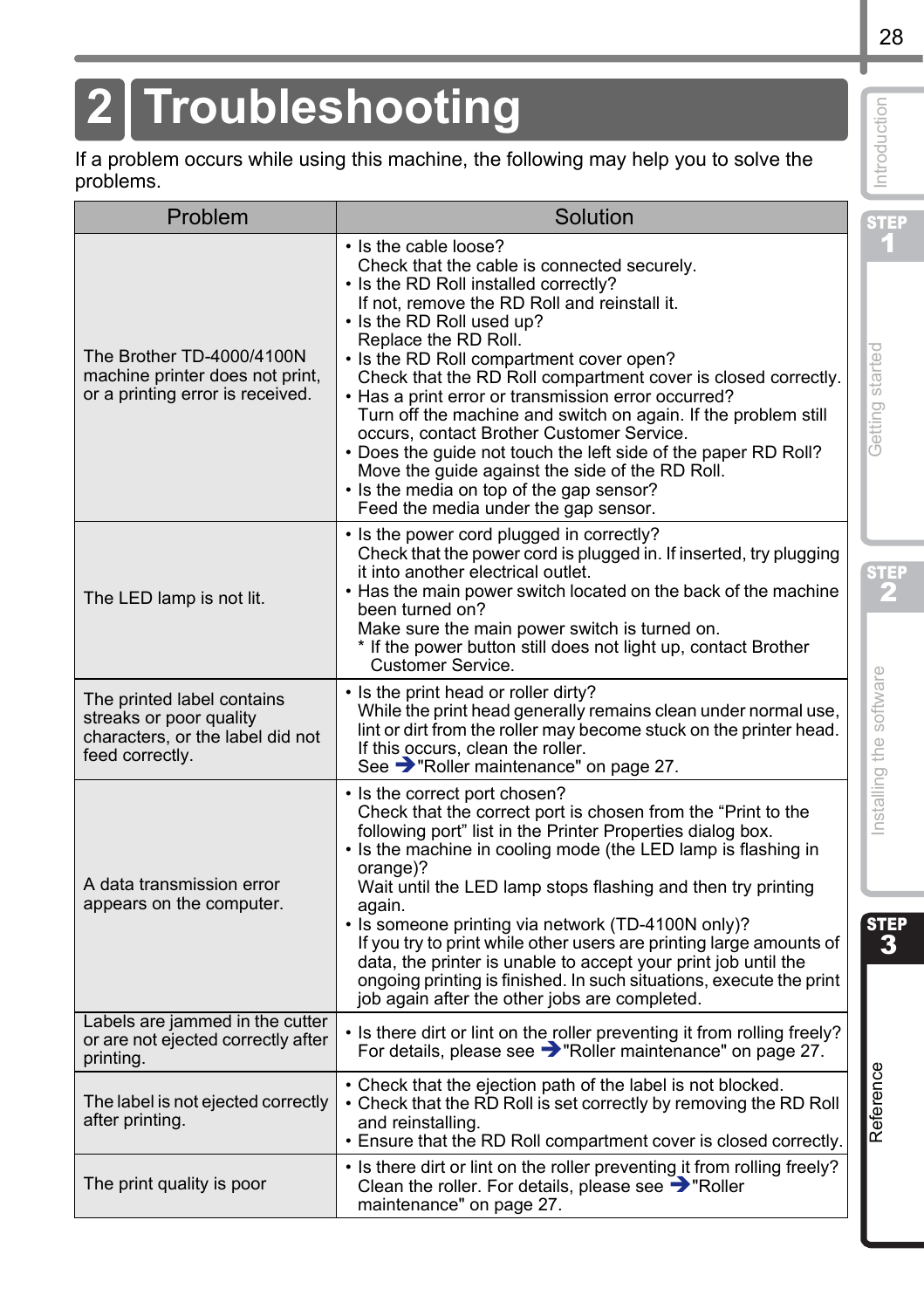| Problem                                                                                                     | Solution                                                                                                                                                                                                                                                                                                                                                                                                               |
|-------------------------------------------------------------------------------------------------------------|------------------------------------------------------------------------------------------------------------------------------------------------------------------------------------------------------------------------------------------------------------------------------------------------------------------------------------------------------------------------------------------------------------------------|
| After replacing the Roll while the<br>Add-In feature was activated,<br>the layout style was not<br>updated. | • Close the P-touch Editor to exit the Add-In, and reactivate the<br>Add-In.                                                                                                                                                                                                                                                                                                                                           |
| The icon of Add-In feature is not<br>displayed in Microsoft <sup>®</sup> Word.                              | • Is Microsoft Word already running?<br>. Is Microsoft Word selected as the default email editor for<br>Microsoft Outlook?<br>Due to program limitations, the Add-In feature for Microsoft<br>Word is unavailable with these settings. Quit Microsoft Outlook<br>and restart Microsoft Word to use the Add-In.                                                                                                         |
| Cutter error                                                                                                | • If the cutter error occurs, keep the RD Roll compartment cover<br>closed and press the ON/OFF button $(1)$ ). This moves the<br>cutter back to the normal position and turns the machine off.<br>After the machine is OFF, inspect the cutter unit and remove<br>the paper jam.                                                                                                                                      |
|                                                                                                             | • Set the label vertical to the print head as shown below.                                                                                                                                                                                                                                                                                                                                                             |
|                                                                                                             | Label exit slot<br>Recommended<br>print direction<br>Print head<br>• Some types of scanner are not able to read the barcode. Try                                                                                                                                                                                                                                                                                       |
| The printed barcode cannot be                                                                               | using another scanner.<br>• We recommend printing the Barcode with Print Quality options<br>set to "Give priority to print quality".<br>Windows <sup>®</sup> XP:                                                                                                                                                                                                                                                       |
| read.                                                                                                       | To change the Print Quality options, open the printer properties<br>from [Control Panel]-[Printer and other hardware]-[Printer and<br>Faxes], right-clicking the printer whose settings are to be<br>changed, then selecting [Properties]. Then, in the [General] tab,<br>click [Printing Preferences].                                                                                                                |
|                                                                                                             | Windows Vista <sup>®</sup> :<br>To change the Print Quality options, open the printer properties<br>by going to [Control Panel]-[Hardware and Sound]-[Printers],<br>right-clicking the printer whose settings are to be changed, then<br>selecting [Properties]. Then, in the [General] tab, click [Printing<br>Preferences].                                                                                          |
|                                                                                                             | Windows <sup>®</sup> 7:<br>To change the Print Quality options, open the printer properties<br>by going to $\bigoplus$ - [Devices and Printers], right-clicking the printer<br>whose settings are to be changed, and selecting [Printer]<br>properties]. Then, in the [General] tab, click [Preferences].                                                                                                              |
| I want to reset the printer/delete<br>the data transferred from PC.                                         | • To reset the machine, press and hold the ON/OFF button $(2)$ )<br>to switch the machine OFF. Then, hold down the ON/OFF<br>button $(\bigcup)$ for two seconds. Continue holding down the ON/<br>OFF button ( $\bigcup$ ), and press the Cut button six times. The<br>machine will then reset. All the transferred data from PC will be<br>deleted and all machine settings will be reset to the factory<br>settings. |
| I want to cancel the current<br>printing job.                                                               | . Make sure that the printer is ON, and press the ON/OFF button<br>$(1)$ ) once.                                                                                                                                                                                                                                                                                                                                       |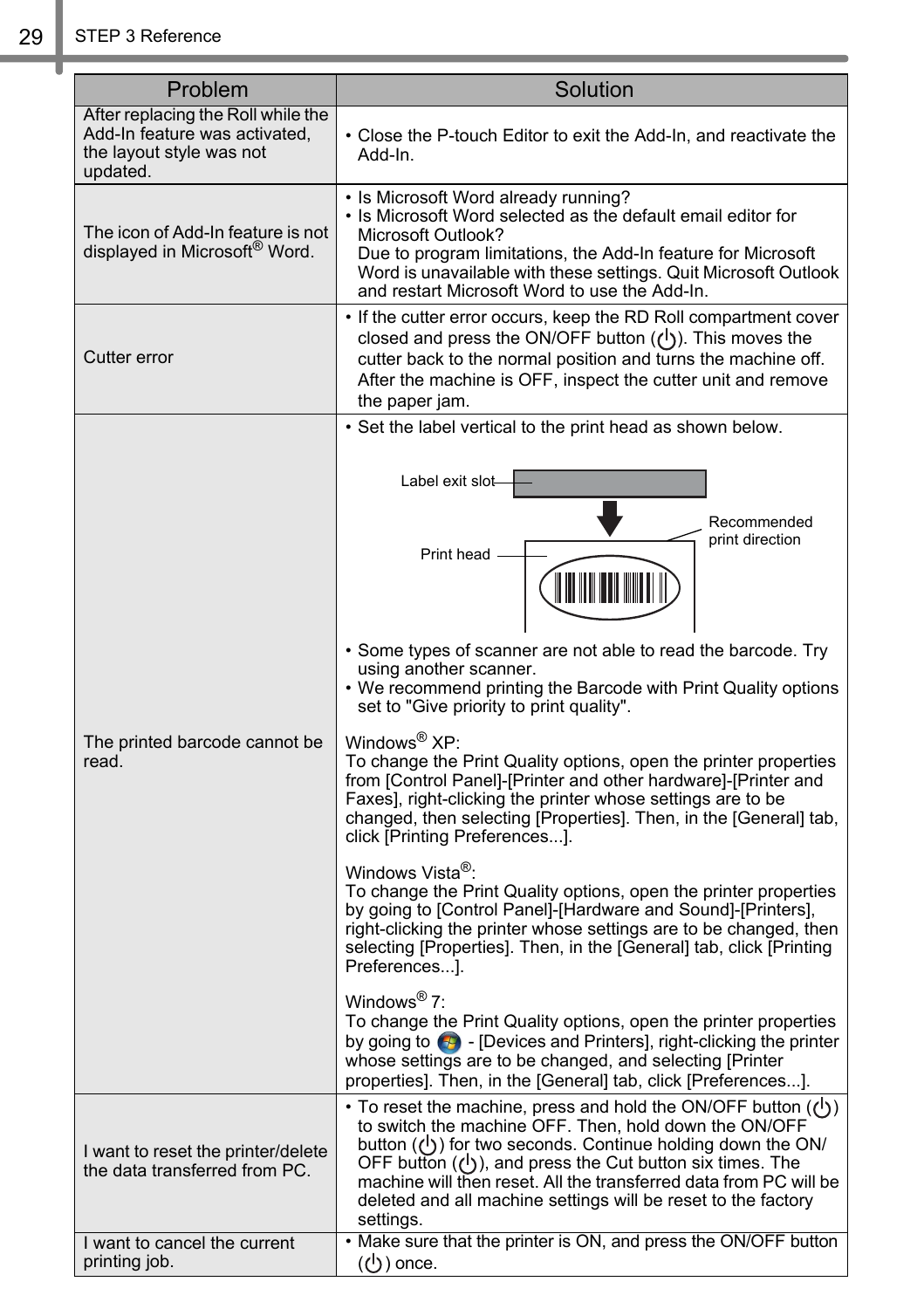| Problem                                                                                              | Solution                                                                                                                                                                                                                                                                                                                                                                                                               |                         |
|------------------------------------------------------------------------------------------------------|------------------------------------------------------------------------------------------------------------------------------------------------------------------------------------------------------------------------------------------------------------------------------------------------------------------------------------------------------------------------------------------------------------------------|-------------------------|
|                                                                                                      | • Is the printer set for sequential printing?                                                                                                                                                                                                                                                                                                                                                                          |                         |
|                                                                                                      | For Windows <sup>®</sup> XP:<br>If so, set print mode to buffered printing. (Open the printer<br>properties from [Control Panel] - [Printer and other hardware] -<br>[Printer and Faxes] and click [Printing Preferences] button in<br>the [General] tab. Click the [Other] tab and choose the option<br>"After one page of data is received".)                                                                        | Introduction<br>STEP    |
|                                                                                                      | For Windows Vista <sup>®</sup> :<br>If so, set print mode to buffered printing. (Open printer properties<br>from [Control Panel] - [Hardware and Sound] - [Printers] and click<br>[Printing Preferences] button in the [General] tab. Click the<br>[Other] tab and choose the option "After one page of data is<br>received".)                                                                                         |                         |
| When printing via the USB<br>cable, the printer repeatedly<br>pauses and then continues<br>printing. | For Windows <sup>®</sup> 7:<br>If so, set print mode to buffered printing. (Open printer properties<br>from $\bigcirc$ - [Devices and Printers], right-clicking the printer whose<br>settings are to be changed, and selecting [Printing preferences].<br>Choose the option "After one page of data is received".)                                                                                                     | Getting started         |
|                                                                                                      | • An alternative solution is to disconnect the LAN cable until USB<br>printing is completed.                                                                                                                                                                                                                                                                                                                           |                         |
|                                                                                                      | E Brother XX-XXXX Printing Prefe<br>brother xxxxx                                                                                                                                                                                                                                                                                                                                                                      | 3 I E S                 |
|                                                                                                      | Basic Advanced<br>ABC <sup>N2</sup> m<br>Olivé<br>Start pinting<br>di Intredatela alter station to receive dat<br>800 x 300 de<br><b>EBE</b> .<br>Default<br>$OR$ $\Box$ $\Box$                                                                                                                                                                                                                                        | Installing the software |
| An error occurred because the<br>roll could not be fed to the<br>beginning of the label.             | The procedure for feeding to the beginning of the label is<br>different for die-cut labels and continuous length label. See<br>"Setting the RD Roll" on page 12.<br>• When using die-cut labels with a length of 152 mm or more, an<br>error may occur if the TD-4000/4100N cannot detect the<br>beginning of the label after the first time that the roll is fed. To<br>clear the error, press the Feed button again. | STEP                    |
|                                                                                                      |                                                                                                                                                                                                                                                                                                                                                                                                                        | $\overline{\mathbf{3}}$ |
|                                                                                                      |                                                                                                                                                                                                                                                                                                                                                                                                                        | Reference               |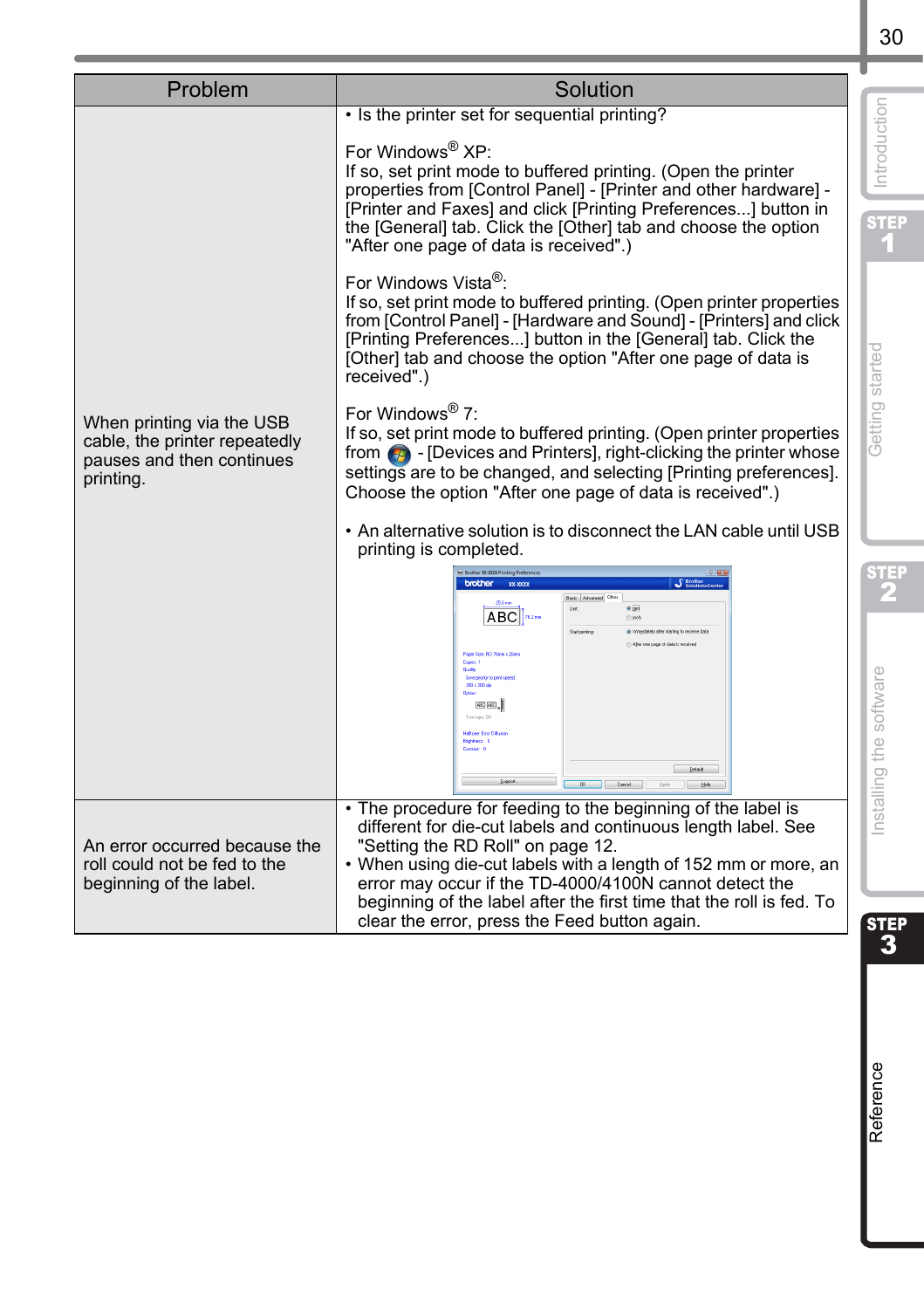# <span id="page-33-0"></span>**3 Main Specifications**

## **Product specifications**

|               | <b>Items</b>                   | Specifications                                                                                                |
|---------------|--------------------------------|---------------------------------------------------------------------------------------------------------------|
| Display       |                                | LED lamp (green, red, orange)                                                                                 |
|               | Printing method                | Direct thermal printing via thermal head                                                                      |
|               | Speed of printing              | Max. 110 mm/sec (when using the USB connection)                                                               |
| Print         | Print head                     | 300 dpi/1296 dot                                                                                              |
|               | Max. printing width            | 98.6 mm                                                                                                       |
|               | Min. printing length           | 25.4 mm                                                                                                       |
| Cutter        |                                | Durable automatic cutter                                                                                      |
| <b>Button</b> |                                | ON/OFF button $(1)$ , Feed button, Cut button                                                                 |
| Interface     |                                | USB, Serial (RS-232C), 10/100BASE-TX Wired Ethernet <sup>*1</sup>                                             |
|               | Memory for transferred data    | 2048KB (Max 99 templates / 99 Databases)                                                                      |
| Data base     |                                | Max 65,000 rows<br>Max 100 columns                                                                            |
|               | Power supply                   | 220-240V AC, 50/60Hz, 1.1A                                                                                    |
|               | Size ( $W \times D \times H$ ) | Approx. 173 mm $\times$ 229 mm $\times$ 158 mm                                                                |
| Weight        |                                | TD-4000: Approx. 4.0 lb (1.81 kg) (without RD Rolls)<br>TD-4100N: Approx. 4.0 lb (1.83 kg) (without RD Rolls) |

#### \*1 TD-4100N only

## Operating environment

| Items                 | Specifications                                                                                                                                                                                                                                                                                   |
|-----------------------|--------------------------------------------------------------------------------------------------------------------------------------------------------------------------------------------------------------------------------------------------------------------------------------------------|
| $OS^{\star 1}$        | Windows <sup>®</sup> XP/Windows Vista <sup>®</sup> /Windows <sup>®</sup> 7<br>Windows Server <sup>®</sup> 2003 <sup>*2</sup> /Windows Server <sup>®</sup> 2008 <sup>*2</sup> /2008 R2 <sup>*2</sup>                                                                                              |
| Interface             | Serial (RS-232C), USB port (USB Spec. 1.1 or 2.0 protocol), 10/100BASE-TX Wired Ethernet <sup>2</sup>                                                                                                                                                                                            |
| <b>Hard Disk</b>      | Disk space more than 70 MB <sup>*3</sup>                                                                                                                                                                                                                                                         |
| Memory                | Windows® XP: More than 128 MB<br>Windows Server <sup>®</sup> 2003 <sup>*2</sup> : More than 256 MB<br>Windows Vista <sup>®</sup> /Windows Server <sup>®</sup> 2008 <sup>*2</sup> /2008 R2 <sup>*2</sup> :<br>More than 512 MB<br>Windows <sup>®</sup> 7: More than 1 GB (32-bit) or 2GB (64-bit) |
| Monitor               | SVGA, high colour or higher graphics card                                                                                                                                                                                                                                                        |
| <b>Others</b>         | CD-ROM drive                                                                                                                                                                                                                                                                                     |
| Operating temperature | 50°F to 95 °F (10°C to 35°C)                                                                                                                                                                                                                                                                     |
| Operating humidity    | 20% to 80% (without condensation)                                                                                                                                                                                                                                                                |

\*1 The computer should meet Microsoft<sup>®</sup> recommendations for the OS installed.

\*2 TD-4100N only

\*3 Required available space when installing the software with all of the options.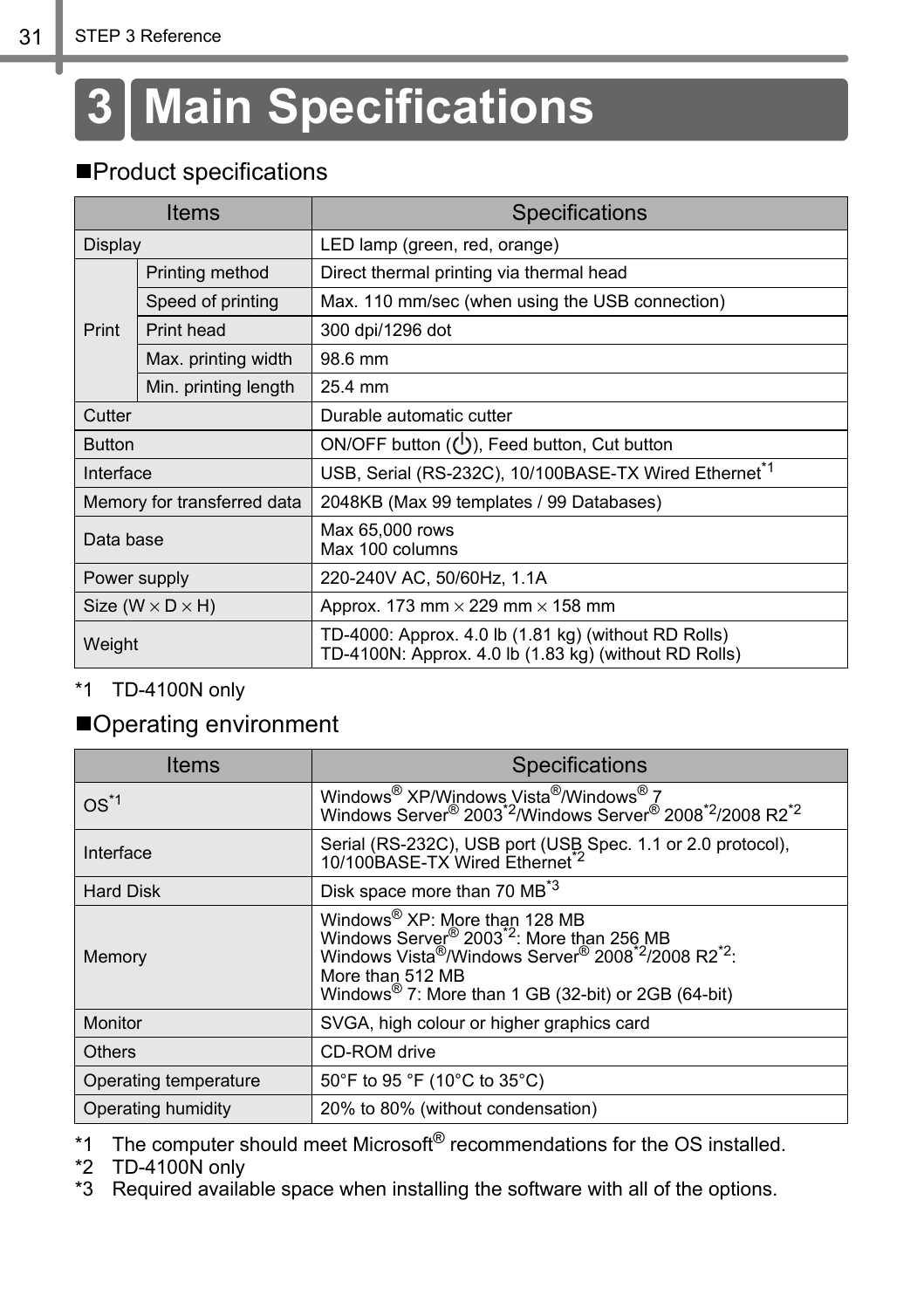## ■Paper specification

For best results, we recommend only using Brother thermal media.

|                                      | Specifications                                                                   |                         |
|--------------------------------------|----------------------------------------------------------------------------------|-------------------------|
| Media type                           | Die-cut label, Continuous length label                                           | Introduction            |
| Media width                          | 19 mm - 105.6 mm                                                                 |                         |
| Label width                          | 15 mm - 101.6 mm                                                                 | STEP                    |
| Gap between labels                   | 3 mm or more                                                                     |                         |
| Media thickness range                | Without adhesive: 0.08 mm - 0.155 mm<br>With adhesive: 0.08 mm - 0.170 mm        |                         |
| Outside diameter                     | 101.6 mm                                                                         |                         |
| Core size                            | 25.4 mm                                                                          | Getting started         |
| Media sensor                         | Transmissive/Gap                                                                 |                         |
| <b>Accessories</b><br>TD-4000/4100N. | Brother recommends the use of genuine Brother accessories with the Brother       |                         |
|                                      | The use of other products may affect the print quality or may damage the Brother |                         |
| TD-4000/4100N.                       | As for the accessory, please visit to the following location.                    | STEP                    |
|                                      |                                                                                  |                         |
|                                      |                                                                                  |                         |
|                                      |                                                                                  |                         |
|                                      |                                                                                  |                         |
|                                      |                                                                                  |                         |
| www.brother.com.au                   |                                                                                  |                         |
|                                      |                                                                                  |                         |
|                                      |                                                                                  |                         |
|                                      |                                                                                  |                         |
|                                      |                                                                                  | Installing the software |
|                                      |                                                                                  |                         |
|                                      |                                                                                  |                         |
|                                      |                                                                                  |                         |
|                                      |                                                                                  |                         |
|                                      |                                                                                  |                         |
|                                      |                                                                                  |                         |
|                                      |                                                                                  |                         |
|                                      |                                                                                  | step<br>3<br>Reference  |

# <span id="page-34-0"></span>**Accessories**